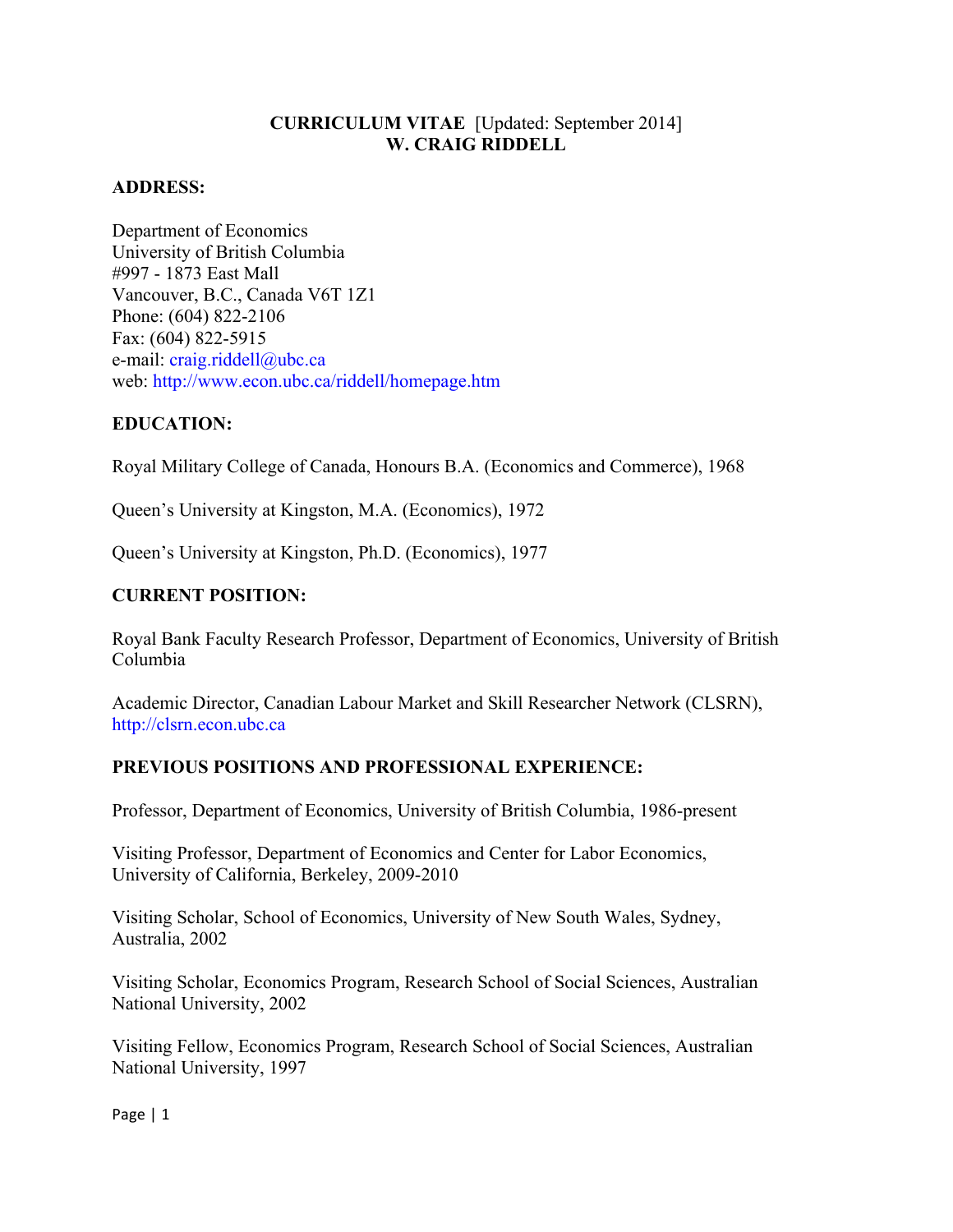Head, Department of Economics, University of British Columbia, 1991-95

Visiting Research Associate, Thailand Development Research Institution, Bangkok, Thailand, 1991

Visiting Research Associate, Malaysian Institute for Economic Research, Kuala Lumpur, Malaysia, 1988

Associate Professor, Department of Economics, University of British Columbia, 1979-86

Assistant Professor, Department of Economics, University of Alberta, 1975-79

# **RESEARCH AND TEACHING INTERESTS:**

Labour economics, labour relations, public policy, evaluation of social programs

### **ACADEMIC AWARDS AND DISTINCTIONS:**

Mike McCracken Prize, 2012, for contributions to improving the data available to labour economists

Royal Bank Faculty Research Professorship, University of British Columbia, since 2001

Academic Director, Canadian Labour Market and Skill Researcher Network (CLSRN), since 2006

Research Fellow, Institute for Research on Public Policy, since 2014

Research Fellow, Centre for Research and Analysis of Migration (CReAM), since 2010

Research Fellow, Institute for the Study of Labor (IZA), Bonn, Germany, since 2009

Co-author of "The Evolution of the Returns to Human Capital in Canada, 1980-2005" (with Brahim Boudarbat and Thomas Lemieux), runner-up for the Vanderkamp Prize for the best article in *Canadian Public Policy* in 2010.

Panel Member, Expert Panel on Older Workers, 2007-08

Contributor to *Dimensions of Inequality* edited by David Green and Jon Kesselman, winner of the Douglas D. Purvis Memorial Prize for "a work of excellence on Canadian economic policy," 2007

Associate Director, Economic Growth and Policy Program, Canadian Institute for Advanced Research, 1997-2002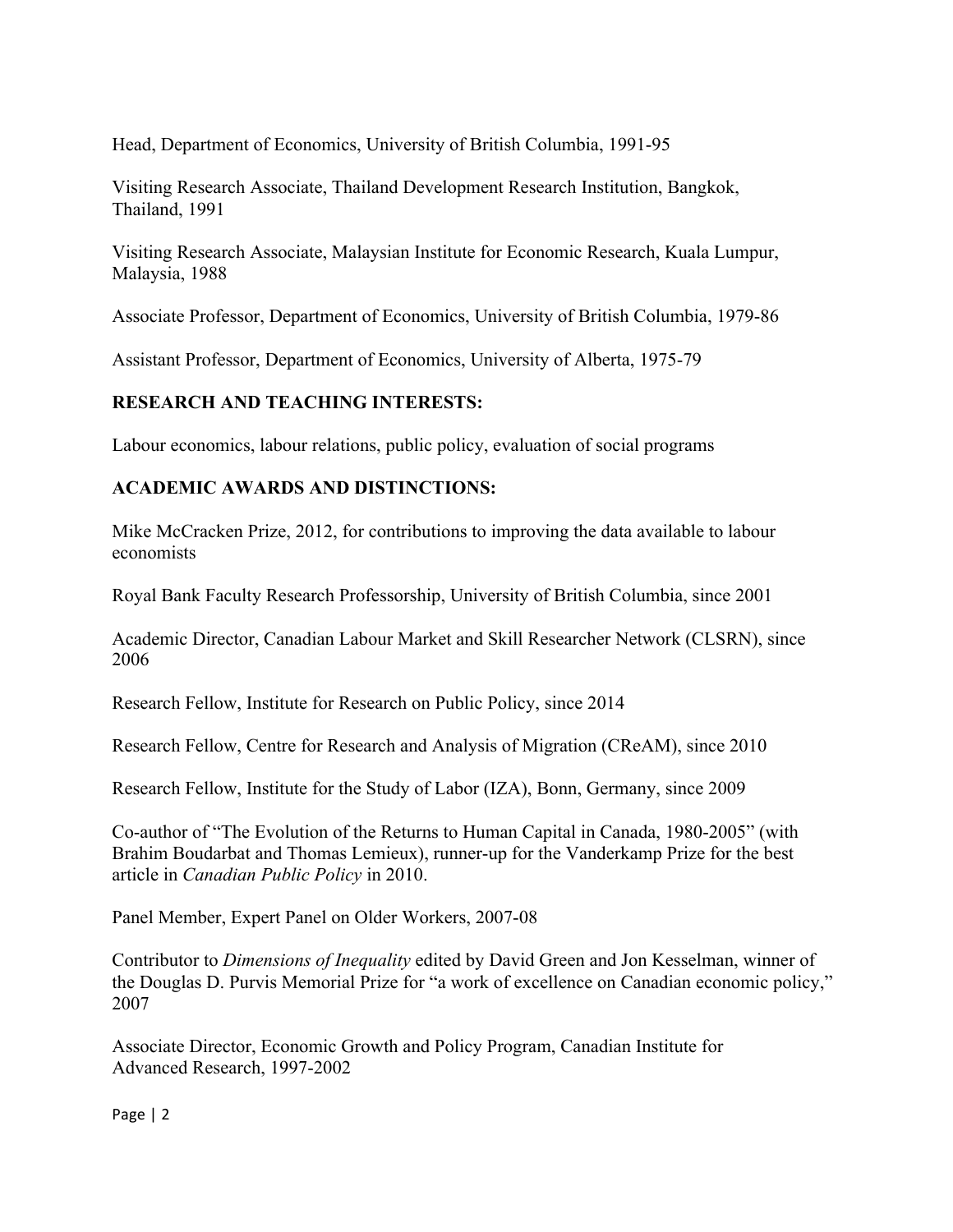President, Canadian Economics Association, 1998-99

Academic Co-Chair, Canadian Employment Research Forum, 1991-98

Co-winner (with David Card) of the Douglas D. Purvis Memorial Prize for "a work of excellence on Canadian economic policy," 1994

Special Adviser, British Columbia Task Force on Employment and Training, 1989-1991

Research Coordinator for Labour Markets and Labour Relations, Royal Commission on the Economic Union and Development Prospects for Canada, 1983-85

National Fellow, Hoover Institution, Stanford University, 1980-81

Canada Council Doctoral Fellowship, 1972-74

Ontario Graduate Fellowship, 1971-72

E.B. Nordheimer Memorial Award, Royal Military College of Canada, 1968

### **PROFESSIONAL ACTIVITIES:**

Statistics Canada's Advisory Committee on Labour and Income Statistics

Board of Directors, Centre for the Study of Living Standards, Ottawa, Ontario

Steering Committee, BC Centre for Employment Excellence

Academic Director, B.C. Interuniversity Research Data Centre, 2003-07

Member, External Research Advisory Committee to Human Resources and Social Development Canada, 2005-07

Member, National Coordination Committee, Research Data Centre Program, 2003-07

Co-investigator and Team Leader, SSHRC INE Collaborative Research Initiative on Globalization, Technological Revolutions and Education (TARGET), 2004-07

Member, Human Resources and Skills Development Canada's Expert Advisory Group for Medium Term Planning, 2005-06

Advisory Group Member, Institute of Local Government Studies (AKF), Copenhagen, Denmark, 2004-05

Page  $| 3$ Associate Member, Institute of Fiscal and Monetary Policy and Foundation for Advanced Information and Research, Tokyo, Japan, 1995-2005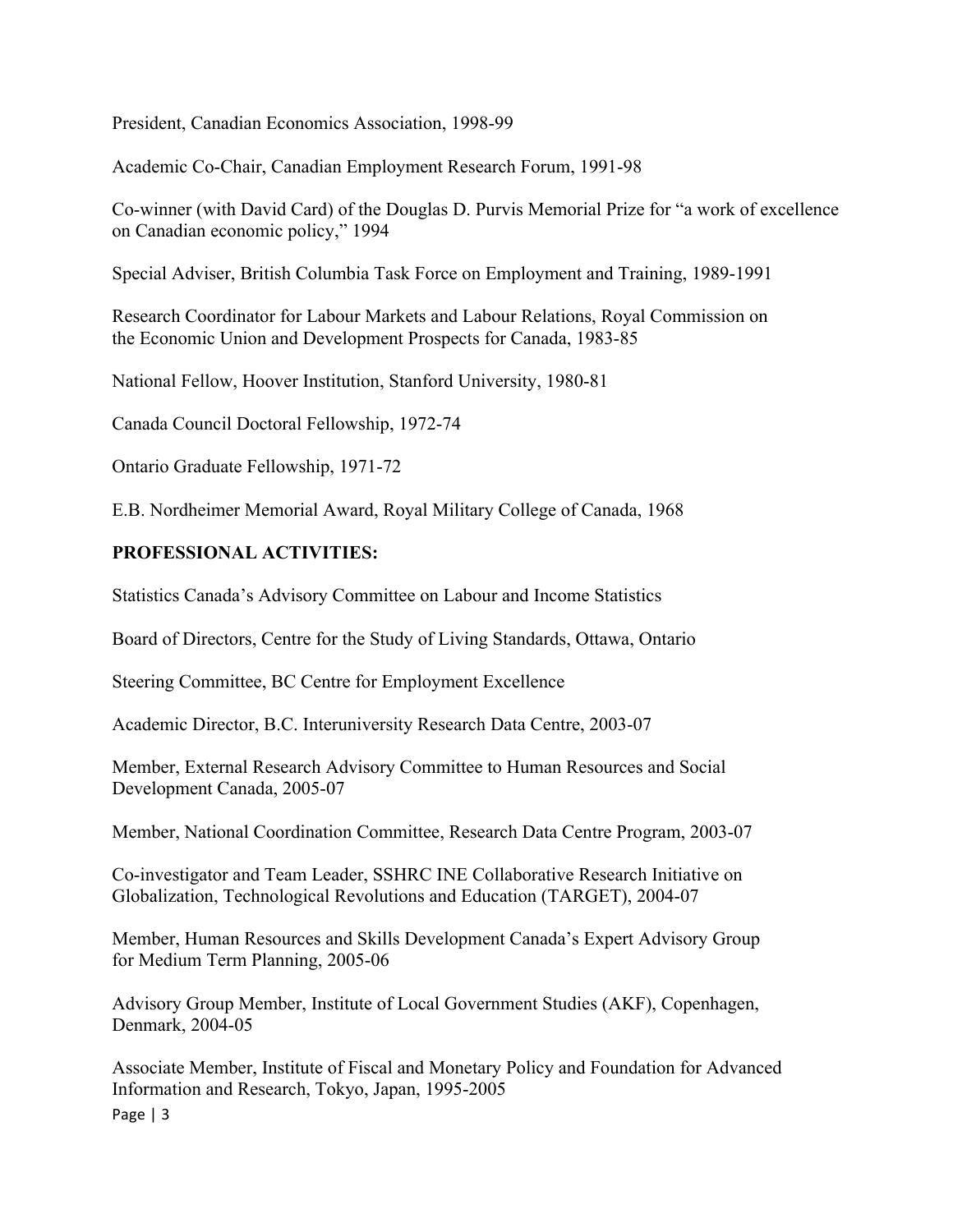Co-investigator, SSHRC Major Collaborative Research Initiative on "Equality, Security and Community", 1998-2004

External Reviewer of the MA in Business Economics, Wilfred Laurier University, Waterloo, Ontario, 2002

External Reviewer of the Department of Economics, Queen's University, 2001 Chair, Search Committee for Editor of *Canadian Public Policy*, 2001

Member, Human Resources Development Canada's Advisory Panel on Adult Learning, 2000-01

Member, Executive Council, Canadian Economics Association, 1996-2000

Associate, Canadian Institute for Advanced Research, Economic Growth and Policy Program, 1993-2002

Board of Directors, Canadian Employment Research Forum, 1991-2001

External Reviewer of the Department of Economics, University of Western Ontario, 1996-97

Co-investigator and Advisory Board Member, Canadian International Labour Network, 1996-2001

Council of Advisors, C.D. Howe Institute, 1988-91

Chair, Search Committee for Editor of *Canadian Public Policy*, 1989-90

Co-investigator and Executive Committee Member, Western Research Network on Education and Training, 1996-2002

External Reviewer for: Canadian Institute for Health Information, Forest Renewal of British Columbia, National Science Foundation, Science Council of British Columbia, Social Science and Humanities Research Council of Canada, Max Bell Foundation, Higher Education Quality Council of Ontario

### **EDITORIAL ACTIVITIES:**

Associate Editor, *Labour Economics*, 1996-2005

Member, Editorial Board, *Canadian Public Policy/Analyse de Politiques*, 1985-95

Associate Editor, *Canadian Public Policy/Analyse de Politiques*, 1984-86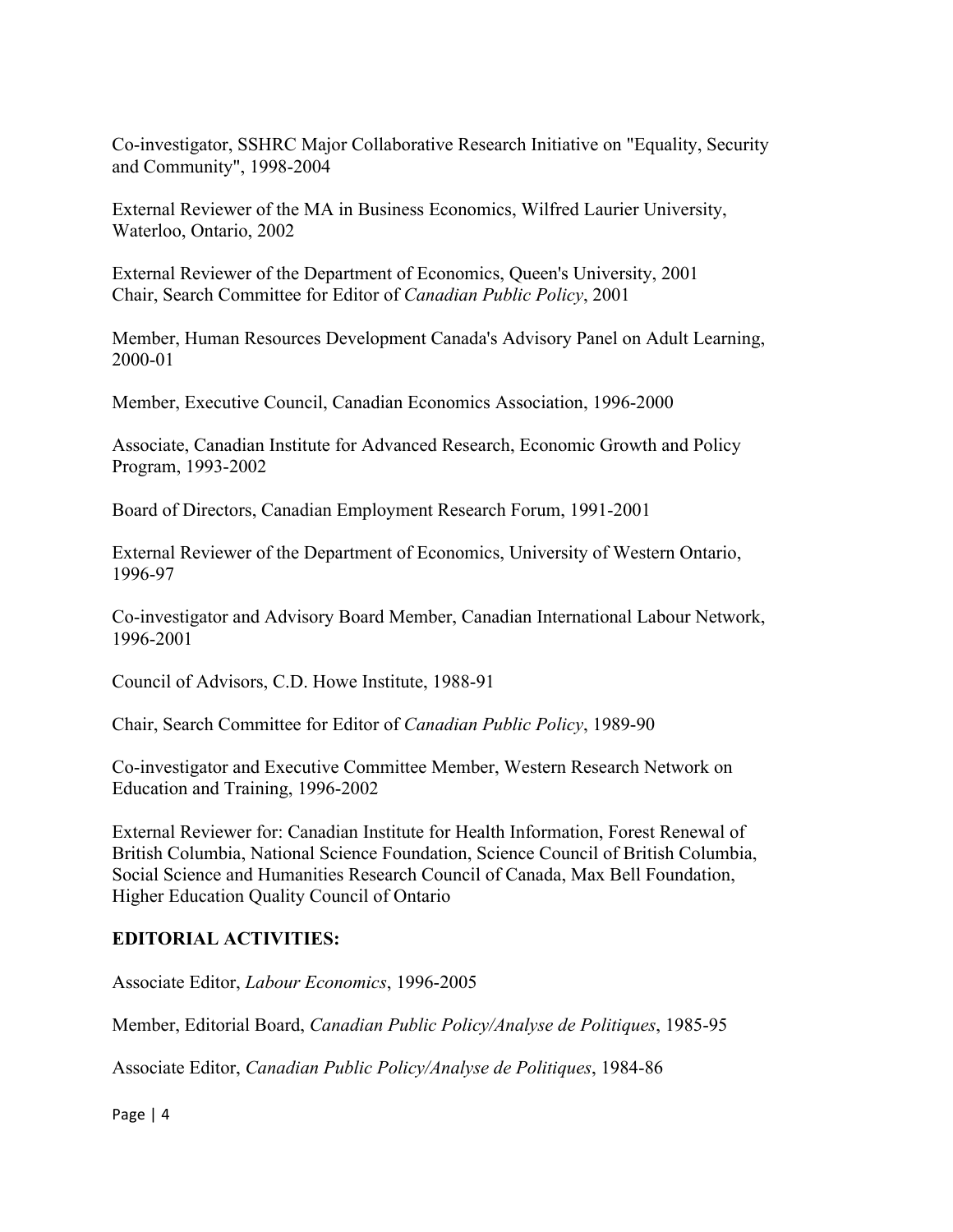Member, Editorial Board, *Canadian Journal of Economics*, 1982-85

Referee for: American Economic Review, American Sociological Review, British Journal of Industrial Relations, C.D. Howe Institute, Cambridge University Press, Canadian Business Economics, Canadian Journal of Economics, Canadian Public Policy, Contemporary Economic Policy, Economic Inquiry, Economic Journal, Economics of Education Review, Econometrica, Industrial and Labor Relations Review, Industrial Relations, Institute for Research on Public Policy, International Economic Review, Journal of the American Statistical Association, Journal of Business and Economic Statistics, Journal of Development Economics, Journal of Economic Literature, Journal of Econometrics, Journal of Human Resources, Journal of Labor Economics, Journal of Public Economics, Journal of the Royal Statistical Society, Labour, Labour Economics, McGill-Queen's University Press, Oxford Economic Papers, Quarterly Journal of Economics, Regional Science and Urban Economics, Relations Industrielles/ Industrial Relations, Review of Economics and Statistics, Social Science and Medicine, Southern Economic Journal, The American Statistician, University of Toronto Press, Wayne State University Press

# **PUBLICATIONS:**

# **Refereed Journals**

"Recursive Estimation Algorithms for Economic Research" *Annals of Economic and Social Measurement* 4 (Summer 1975) 397-406.

"Prediction in Generalized Least Squares" *The American Statistician* 31 (May 1977) 88-90.

"The Empirical Foundations of the Phillips Curve: Evidence from Canadian Wage Contract Data" *Econometrica* 47 (January 1979) 1-24.

"The Use of the Stepwise Chow Test" *The Economic Studies Quarterly* 29 (December 1978) 242-7.

"Estimating Switching Regressions: A Computational Note" *Journal of Statistical Computation and Simulation* 10 (1980) 95-101.

"An Alternative Approach to Specification Errors" *Australian Economic Papers* 19 (June 1980) 211-14 (with A. Buse).

"The Effects of Strikes and Strike Length on Negotiated Wage Settlements" *Relations Industrielles/Industrial Relations* 35 (No. 1, 1980) 115-120.

"An APL Five-Liner for the Moore-Penrose Generalized Inverse" *APL Quote Quod* 10 (December 1979) 30-32 (with B. von Hohenbalken).

"Contemporaneous Correlation in Wage Contract Studies" *Econometrica* 49 (March 1981) 515-6.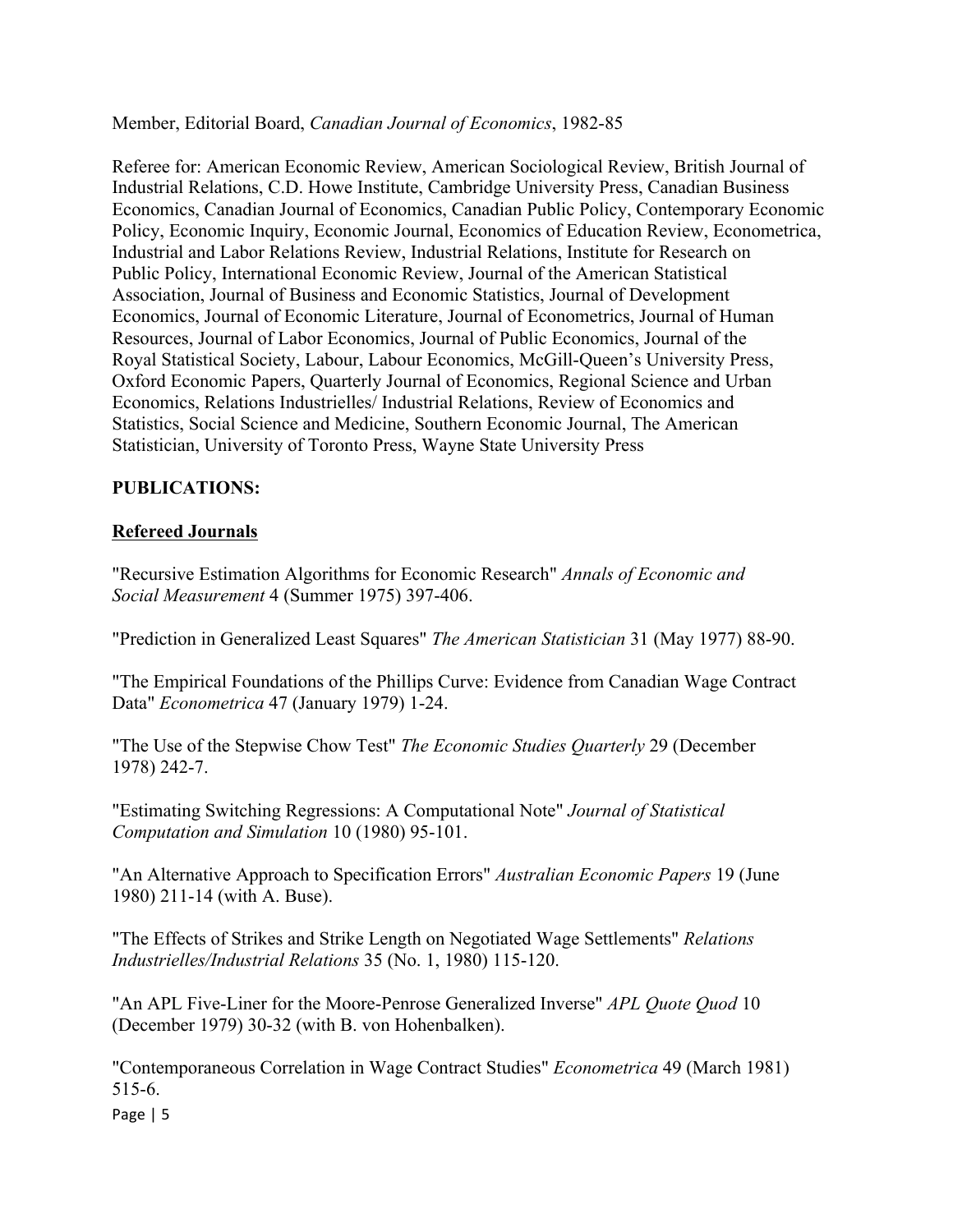"Bargaining Under Uncertainty" *American Economic Review* 71 (September 1981) 579- 90.

"The Wage Inflationary Effects of No Strike/No Lockout Agreements on the Alberta Construction Industry" *Journal of Economics* 6 (1980) 138-47 (with A.W. Jenkins).

"A Case for Selective Competition in the Canadian Telecommunications Industry (with reference to the U.S. experience)," *Journal of Economics* 7 (1981) 180-193 (with A.W. Jenkins).

"Expected Inflation and Wage Changes in Canada 1967-81" *Canadian Journal of Economics* 15 (August 1982) 377-94 (with P.M. Smith).

"The Responsiveness of Wage Settlements in Canada and Economic Policy", *Canadian Public Policy* 9 (March 1983) 9-23.

"The Economics of Women's Wages in Canada", pp. 149-174 in *International Review of Comparative Public Policy* vol. 3, Women's Wages: Stability and Change in Six Industrialized Countries edited by S.L. Willborn. Greenwich, Connecticut: JAI Press, 1991. (with M. Gunderson).

"Comparable Worth: Canada's Experience" *Contemporary Policy Issues*, 10 (July 1992) 85-94. (with M. Gunderson).

"The Economic Effects of Unemployment Insurance in Canada: An Empirical Analysis of UI Disentitlement" *Journal of Labor Economics*, 11 (January 1993) S96-S147 (with D. A. Green).

"Economic Issues Pertaining to Pay Equity," *New Approaches to Employee Management,Volume2: Discrimination in Employment*, 1994, pp. 115-127 (with M. Gunderson).

"The Impact of Unionization on Male-Female Earnings Differences in Canada," *Journal of Human Resources* 29 (Spring, 1994) 504-534 (with D. J. Doiron).

"The Measurement of Labor Force Dynamics with Longitudinal Data: The Labour Market Activity Survey Filter," *Journal of Labor Economics* 13 (April, 1995) 351-385 (with S.R.G. Jones).

"Jobs, Labour Standards and Promoting Competitive Advantage: Canada's Policy Challenge" *Labour* 1995, pp. S125-S148 (with M. Gunderson).

"An Assessment of the Impact of Government-Sponsored Training" *Canadian Journal of Economics* 29 (April 1996) pp. S93-S98 (with N. Park, B. Power and G. Wong).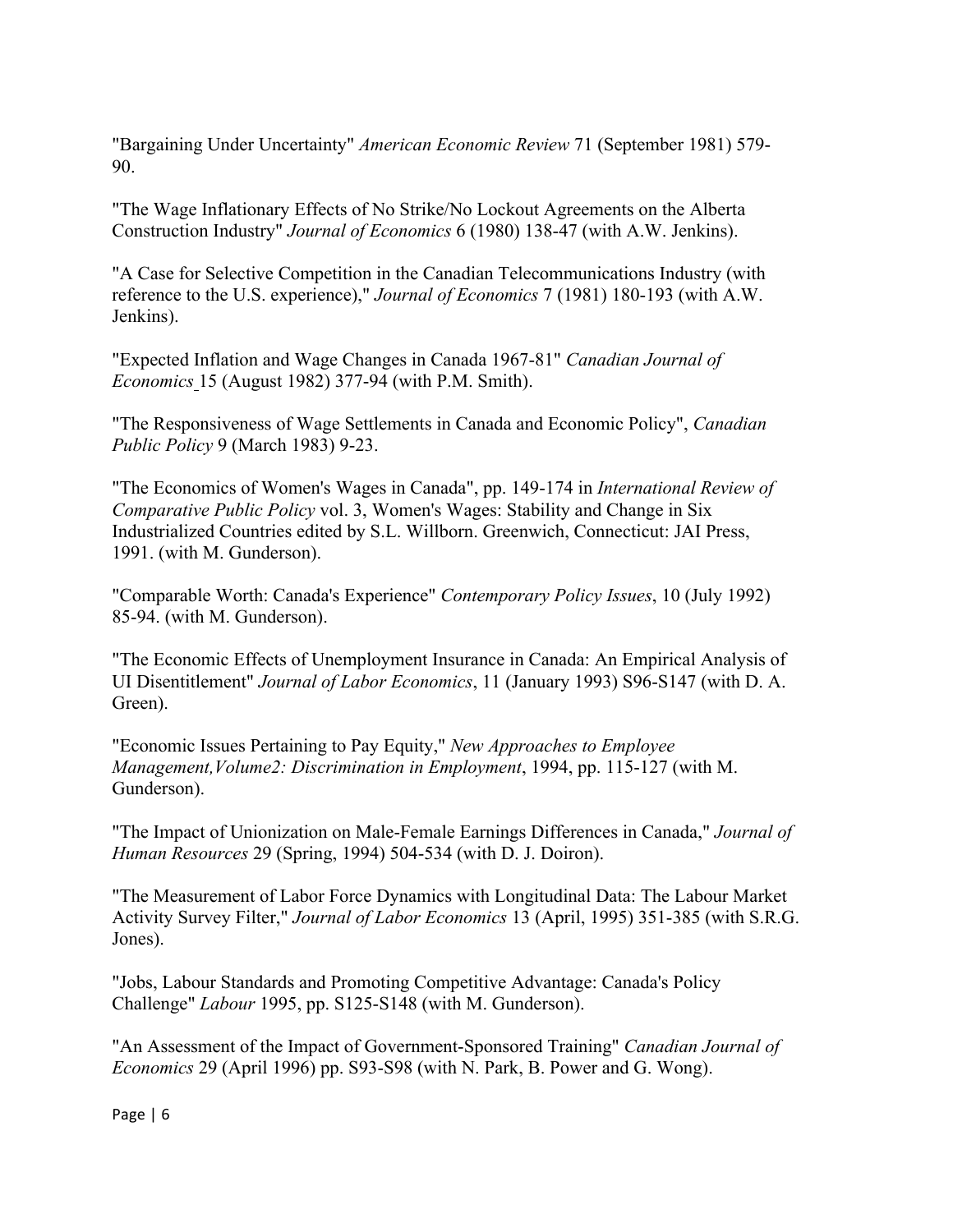"Qualifying for Unemployment Insurance: An Empirical Analysis" *Economic Journal* 107 (January 1997) 67-84 (with D. A. Green).

*The Canada – United States Unemployment Rate Gap* (Editor), special issue of *Canadian Public Policy* 24 Supplement (February 1998) (with Andrew Sharpe).

"The Canada - United States Unemployment Gap: Introduction and Overview" *Canadian Public Policy* 24 (Supplement, February 1998), pp. S1-S37 (with Andrew Sharpe).

"Gross Flows of Labour in Canada and the United States" *Canadian Public Policy* 24 (February 1998), pp. S103-S120 (with Stephen R.G. Jones).

"The Measurement of Unemployment: An Empirical Approach" *Econometrica* 67 (January 1999) pp. 147-161(with Stephen R.G. Jones).

"Canadian Labour Market Performance in International Perspective" *Canadian Journal of Economics* 32 (November 1999) pp. 1097-1134.

"Measuring Unemployment and Structural Unemployment" *Canadian Public Policy* 26 (Supplement, July 2000) pp. S101-S108.

"The Role of Credentials in the Canadian Labour Market" *Canadian Journal of Economics* 35 (November 2002) pp. 879-905 (with Ana M. Ferrer).

"Literacy and Earnings: An Investigation of the Interaction of Cognitive and Unobserved Skills in Earnings Generation" *Labour Economics* 10 (April 2003) pp. 165-184 (with David A. Green).

"Unions and Wage Inequality" *Journal of Labor Research* 25 (Fall 2004) pp. 519-562 (with David Card and Thomas Lemieux).

"Why is Canada's Unemployment Rate Persistently Higher than in the United States?" *Canadian Public Policy* 31 (March 2005) 93-100.

"The Effect of Literacy on Immigrant Earnings" *Journal of Human Resources* 41 (Spring 2006) 380-410 (with Ana Ferrer and David A. Green).

"Unemployment and Non-Employment: Heterogeneities in Labour Market States" *Review of Economics and Statistics* 88 (May 2006) 314-323 (with Stephen R.G. Jones).

"Education, Credentials and Immigrant Earnings" *Canadian Journal of Economics* 41 (February 2008) 186-216 (with Ana Ferrer).

"Older Workers in the New Economy: A Symposium on the Report of the Expert Panel on Older Workers" *Canadian Public Policy* 35 (December 2009) 469-471.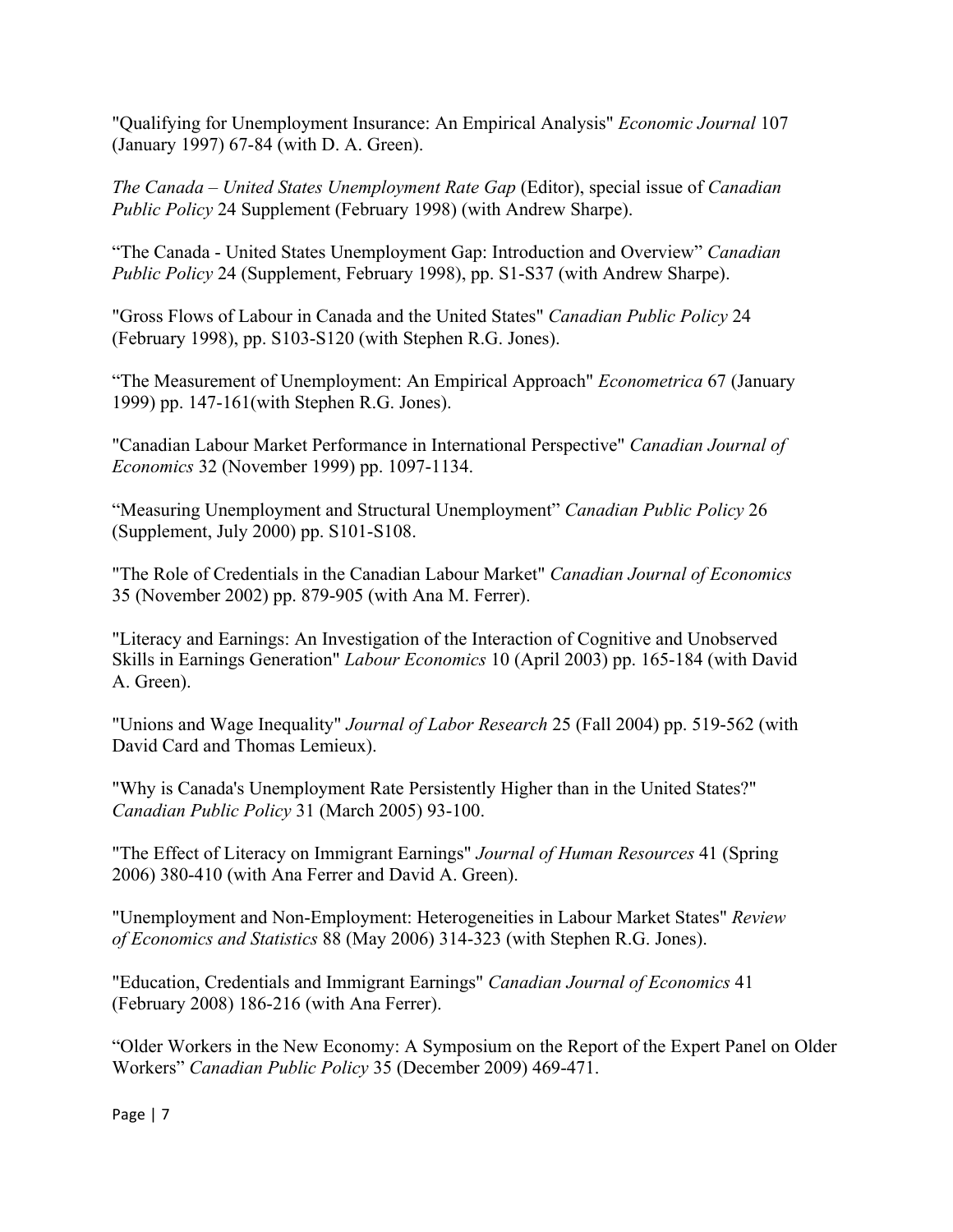"The Evolution of the Returns to Human Capital in Canada, 1980-2005" *Canadian Public Policy* 36 (March 2010) 63-89 (with Brahim Boudarbat and Thomas Lemieux).

"The Impact of Education on Unemployment Incidence and Re-employment Success: Evidence from the U.S. Labour Market" *Labour Economics* 18 (August 2011) 453-463 (with Xueda Song).

"Does Education Reduce Unemployment? New Evidence on the Impact of Education on Unemployment and Re-employment" *Intereconomics: Review of European Economic Policy* 47 (January/February 2012) 16-22.

"Canadian Inequality: Recent Developments and Policy Options" *Canadian Public Policy* 38 (June 2012) 121-145 (with Nicole Fortin, David Green, Thomas Lemieux and Kevin Milligan).

"Ageing and Literacy Skills: Evidence from Canada, Norway and the United States" *Labour Economics* 22 (June 2013) 16-29 (with David A. Green).

"The Pitfalls of Work Requirements in Welfare-to-Work Policies: Experimental Evidence on Human Capital Accumulation in the Self-Sufficiency Project" *Journal of Public Economics* 117 (September 2014) 39-49 (with Chris Riddell).

"New Directions in Immigration Policy: Canada's Fresh Approach to Immigrant Selection" *International Migration Review* forthcoming (with Ana Ferrer and Garnett Picot).

# **Books**

Work and Pay: The Canadian Labour Market (editor). Toronto: Royal Commission on the Economic Union and Development Prospects for Canada and University of Toronto Press, 1985.

Canadian Labour Relations (editor). Toronto: Royal Commission on the Economic Union and Development Prospects for Canada and University of Toronto Press, 1986.

Labour-Management Cooperation in Canada (editor). Toronto: Royal Commission on the Economic Union and Development Prospects for Canada and University of Toronto Press, 1986.

Adapting to Change: Labour Market Adjustment in Canada (editor). Toronto: Royal Commission on the Economic Union and Development Prospects for Canada and University of Toronto Press, 1986.

Dealing With Inflation and Unemployment in Canada. Toronto: Royal Commission on the Economic Union and Development Prospects for Canada and University of Toronto Press, 1986.

Labour Market Economics: Theory, Evidence and Policy in Canada. 2nd edition.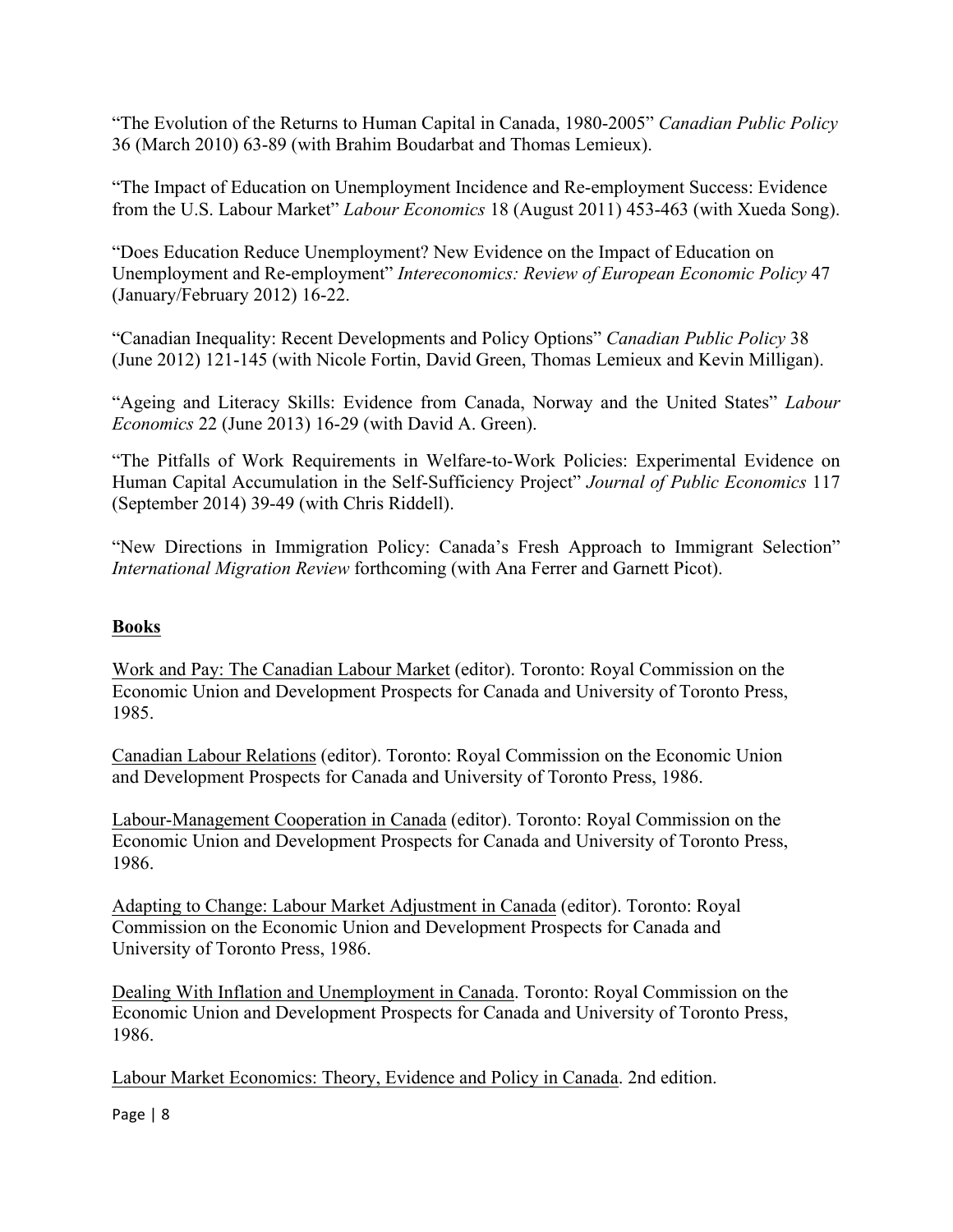Toronto: McGraw- Hill Ryerson, 1988, (with M. Gunderson).

Labour Market Economics: Theory, Evidence and Policy in Canada. 3rd edition. Toronto: McGraw- Hill Ryerson, 1993 (with M. Gunderson).

Labour Market Economics: Theory, Evidence and Policy in Canada, 4th edition. Toronto: McGraw-Hill Ryerson, 1998 (with Dwayne Benjamin and Morley Gunderson).

Adapting Public Policy to a Labour Market in Transition (editor). Montreal: Institute for Research on Public Policy, 2000 (with France St-Hilaire).

Labour Market Economics: Theory, Evidence and Policy in Canada, 5th edition. Toronto: McGraw-Hill Ryerson, 2002 (with Dwayne Benjamin and Morley Gunderson).

Labour Market Economics: Theory, Evidence and Policy in Canada, 6th edition. Toronto: McGraw-Hill Ryerson, 2007 (with Dwayne Benjamin, Morley Gunderson and Thomas Lemieux).

Labour Market Economics: Theory, Evidence and Policy in Canada, 7th edition. Toronto: McGraw-Hill Ryerson, 2012 (with Dwayne Benjamin, Morley Gunderson and Thomas Lemieux).

# **Chapters in Books**

"Leisure Time and the Measurement of Economic Welfare", in W.E. Diewert and C. Montmarquette (eds.) Price Level Measurement Ottawa: Statistics Canada, 1983, pp. 337- 367.

"The Canadian Labour Market: An Overview" in W.C. Riddell ed. Work and Pay: The Canadian Labour Market, pp. 1-75.

"Canadian Labour Relations: An Overview" in W.C. Riddell ed. Canadian Labour Relations, pp. 1-93.

"Occupational Health and Safety in Canada" in W.C. Riddell ed. Canadian Labour Relations, pp. 285-320 (with C. Digby).

"Labour-Management Cooperation in Canada: An Overview" in W.C. Riddell ed. Labour-Management Cooperation in Canada, pp. 1-55.

"Labour Market Adjustment in Canada: An Overview" in W.C. Riddell ed. Adapting to Change: Labour Market Adjustment in Canada, pp. 1-40.

Page | 9 "Reducing Unemployment in Canada: Some Medium and Long Term Considerations" in M. Gunderson, N. Meltz and S. Ostry, eds., Unemployment: International Perspectives.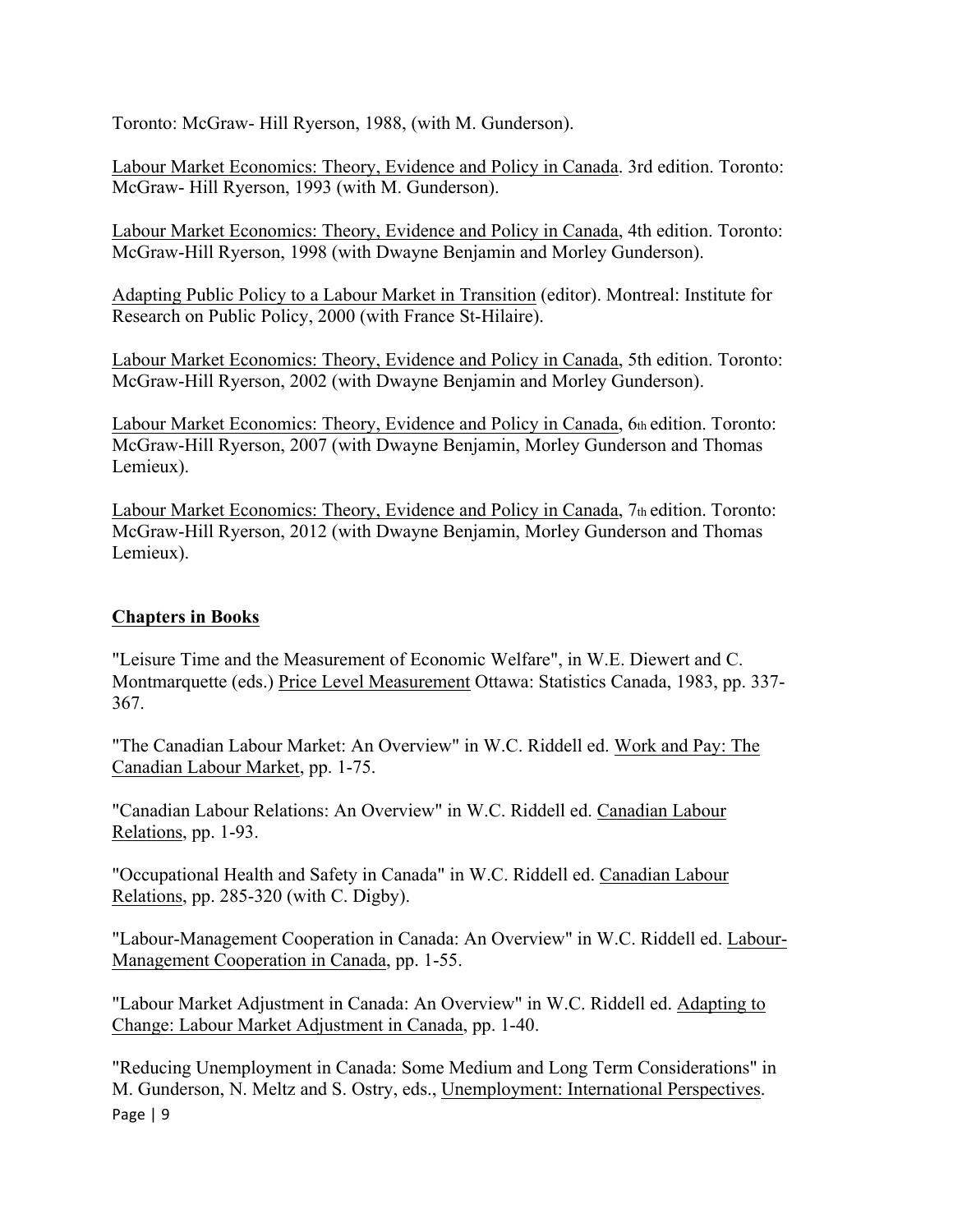Toronto: University of Toronto Press, 1987, pp. 152-63. "Leisure Time and the Measurement of Economic Welfare" in W.E. Diewert ed. Price Level Measurement. Amsterdam: North-Holland, 1990, pp. 249-277.

"Provincial Public Sector Payrolls" in M. McMillan ed. Provincial Public Finances: Plaudits, Problems and Prospects, Volume 2. Toronto: Canadian Tax Foundation, 1991, pp. 164-192 (with M. Gunderson).

"Evaluation of Manpower and Training Programs: The North American Experience" in Organization for Economic Cooperation and Development, The Evaluation of Manpower, Training and Social Programs: The State of a Complex Art. Paris: OECD, 1991, pp. 43-72.

"A Comparative Analysis of Unemployment in Canada and the United States," in Small Differences That Matter: Labor Markets and Income Maintenance in Canada and the United States, edited by David Card and Richard Freeman. Chicago: University of Chicago Press and National Bureau of Economic Research, 1993, pp. 149-190. (with D. Card).

"Unionization in Canada and the United States: A Tale of Two Countries," in Small Differences That Matter: Labor Markets and Income Maintenance in Canada and the United States, edited by David Card and Richard Freeman. Chicago: University of Chicago Press and National Bureau of Economic Research, 1993, pp. 109-148.

"Regional Aspects of Labour Force Attachment and Labour Market Flows in Canada," in Aspects of Labour Market Behavior: Essays in Honour of John Vanderkamp edited by L.N. Christofides, E.K. Grant and R. Swidinsky. Toronto: University of Toronto Press, 1995, pp. 250-80 (with S.R.G. Jones).

"Human Capital Formation in Canada: Recent Developments and Policy Responses" in Labour Market Polarization and Social Policy Reform edited by Keith G. Banting and Charles M. Beach. Kingston: School of Policy Studies, Queen's University, 1995, pp. 125- 172.

"Reforming Income Security in Canada: An Assessment of the Green Paper" in Social Security Reform: Commentaries on the Axworthy Green Paper edited by A. Sayeed. Montreal: Institute for Research on Public Policy, 1995, pp.66-77.

"Employment and Unemployment in Canada: An Assessment of Recent Experience" Policy Options July/August 1996, pp. 9-14.

"Unemployment in Canada and the United States: A Further Analysis" in B. Curtis Eaton and Richard G. Harris (eds.) Trade, Technology and Economics: Essays in Honour of Richard G. Lipsey. Cheltenham, U.K.: Edward Elgar, 1997, pp. 47-87 (with D. Card).

Page | 10 "Job Durations in Canada: Is Long Term Employment Declining?" in Michael G. Abbott, Charles M. Beach and Richard P. Chaykowski (eds.) Transition and Structural Change in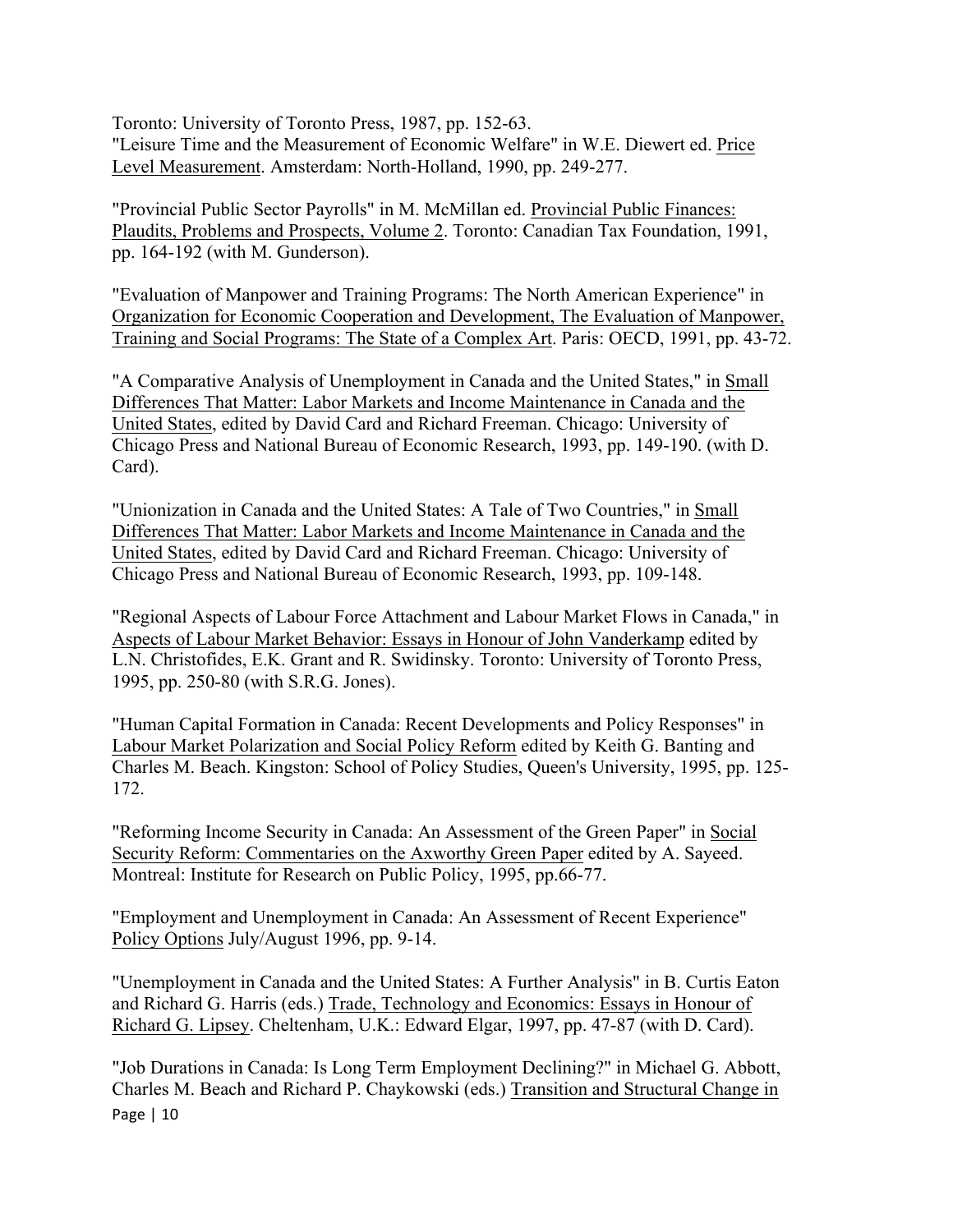the North American Labour Market. Kingston: IRC Press, 1997, pp. 8-40 (with D. A. Green).

"An Assessment of the LMAS Filter Using Gross Flows Data" in Michael G. Abbott, Charles M. Beach and Richard P. Chaykowski (eds.) Transition and Structural Change in the North American Labour Market. Kingston: IRC Press, 1997, pp. 86-110 (with S.R.G. Jones).

"Structural Change and Adjustment in the Canadian Labour Market" in Horst Siebert (ed.) Structural Change and Labor Market Flexibility: Experience in Selected OECD Countries. Tubingen: Mohr Siebeck, 1997, pp. 223-256.

"Wages, Skills and Technology in the United States and Canada" in General Purpose Technologies and Economic Growth edited by Elhanan Helpman. Cambridge: MIT Press, 1998, pp. 283-309 (with Kevin M. Murphy and Paul M. Romer).

"Unemployment and Labor Force Attachment: A Multi-State Analysis of Non-Employment" in Labor Statistics Measurement Issues edited by John Haltiwanger, Marilyn Manser and Robert Topel. Chicago: University of Chicago Press and National Bureau of Economic Research, 1998, pp. 123-152 (with Stephen R.G. Jones).

"The Role of Knowledge and Innovation for Economic Growth and Employment in the Information and Communication Technology Era" in Transition to the Knowledge Society: Policies and Strategies for Individual Participation and Learning edited by Kjell Rubenson and Hans G. Schuetze. Vancouver: Institute for European Studies, University of British Columbia, 2000, pp. 3-32 (with Charles Edquist).

"The Changing Nature of Work: Implications for Public Policy" in Adapting Public Policy to a Labour Market in Transition edited by W. Craig Riddell and France St-Hilaire. Montreal: Institute for Research on Public Policy, 2000, pp. 1-37 (with Morley Gunderson).

"Human Capital Formation in a Period of Rapid Change" in Adapting Public Policy to a Labour Market in Transition edited by W. Craig Riddell and France St-Hilaire. Montreal: Institute for Research on Public Policy, 2000, pp. 85-141 (with Arthur Sweetman).

"Training in Canada" in Labour Market Policies in Canada and Latin America: Challenges of the New Millennium edited by Albert Berry. Boston: Kluwer Academic, 2001, pp. 243- 265 (with Morley Gunderson).

"Unemployment Insurance: Lessons from Canada" in Labour Market Policies in Canada and Latin America: Challenges of the New Millennium edited by Albert Berry. Boston: Kluwer Academic, 2001, pp. 69-96 (with Morley Gunderson).

Page | 11 "Education and Skills: An Assessment of Recent Canadian Experience" in The State of Economics in Canada: Festschrift in Honour of David Slater edited by Patrick Grady and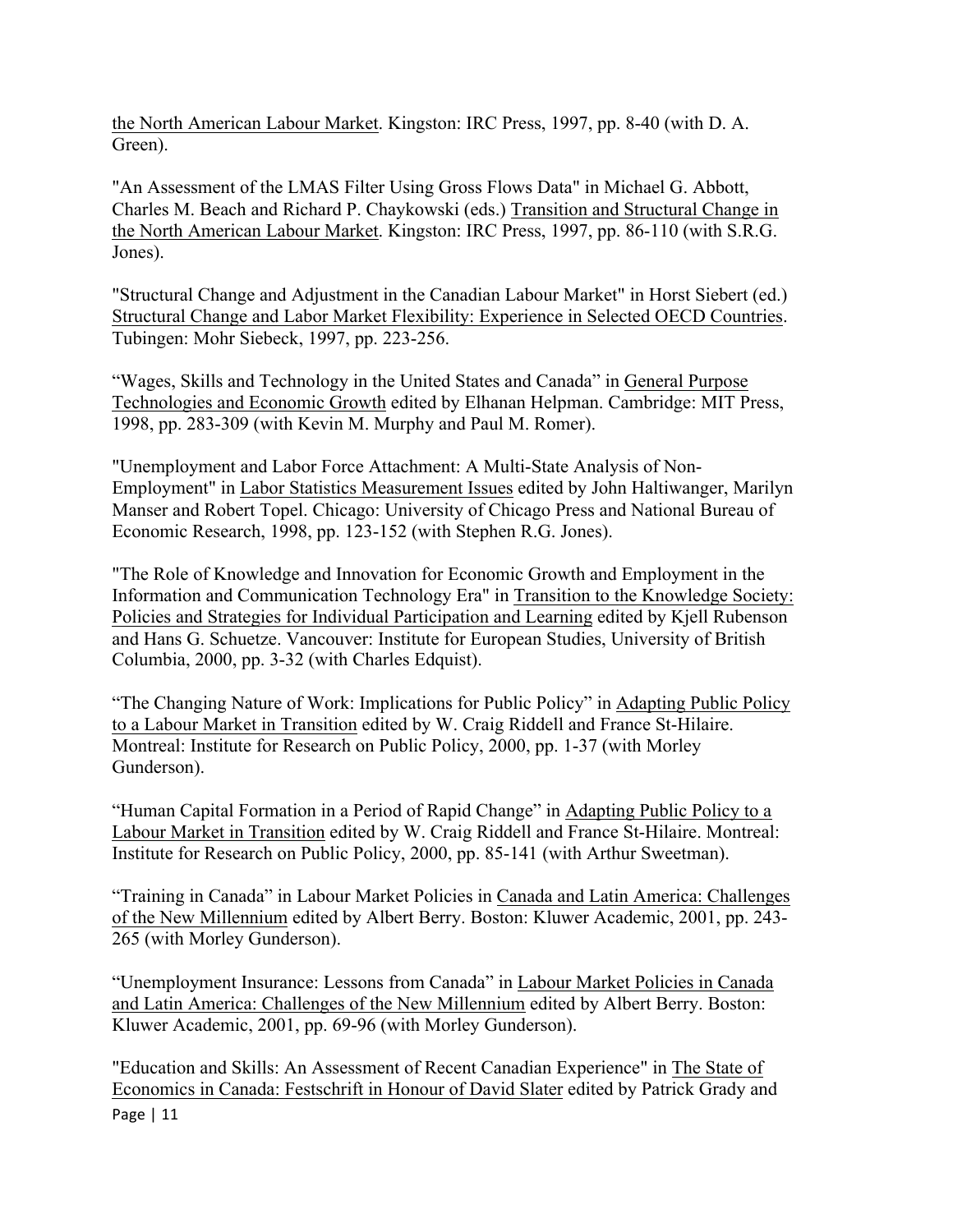Andrew Sharpe. Montreal and Kingston: McGill-Queen's University Press, 2001, pp. 485- 517.

"Is there Under- or Over-Investment in Education?" in Towards Evidence-Based Policy for Canadian Education edited by Patrice de Broucker and Arthur Sweetman. Montreal and Kingston: McGill-Queen's University Press and John Deutsch Institute for Economic Policy, 2002, pp. 473-96.

"Sheepskin Effects and the Returns to Education" in Towards Evidence-Based Policy for Canadian Education edited by Patrice de Broucker and Arthur Sweetman. Montreal and Kingston: McGill-Queen's University Press and John Deutsch Institute for Economic Policy, 2002, pp. 423-445 (with Ana M. Ferrer).

"Literacy Skills, Non-Cognitive Skills and Earnings: An Economist's Perspective" in Towards Evidence-Based Policy for Canadian Education edited by Patrice de Broucker and Arthur Sweetman. Montreal and Kingston: McGill-Queen's University Press and John Deutsch Institute for Economic Policy, 2002, pp. 123-153 (with David A. Green).

"Unions and the Wage Structure" in International Handbook of Trade Unions edited by John T. Addison and Claus Schnabel. Cheltenham, UK: Edward Elgar, 2003, pp. 246-292 (with David Card and Thomas Lemieux).

"Education, Skills and Labour Market Outcomes: Exploring the Linkages in Canada" in Educational Outcomes for the Canadian Workplace, edited by Jane Gaskell and Kjell Rubenson. Toronto: University of Toronto Press, 2004, pp. 21-55.

"Changing Patterns of Unionization: The North American Experience", in Unions in the 21st Century edited by Anil Verma and Thomas A. Kochan. London: Palgrave Macmillan, 2004, pp. 146-164 (with Chris Riddell).

"The Social Benefits of Education: New Evidence on an Old Question" in Taking Public Universities Seriously edited by Frank Iacobucci and Carolyn Tuohy. Toronto: University of Toronto Press, 2005, pp. 138-163.

"Seeking Equity, Efficiency and Opportunity: What the Macdonald Commission Said about Labour Markets and Social Policy" in The Macdonald Commission Report 20 Years On: Its Recommendations, Subsequent Experience, and Lessons for the Future, edited by David Laidler and William Robson. Toronto: C.D. Howe Institute, 2005, pp. 53-65.

"Recent Trends in Wage Inequality and the Wage Structure in Canada" in Dimensions of Inequality in Canada edited by David A. Green and Jonathan Kesselman. Vancouver: UBC Press, 2006, pp. 273-306 (with Brahim Boudarbat and Thomas Lemieux).

Page | 12 "Unions and Wage Inequality" in What Do Unions Do? A Twenty-Year Perspective edited by James T. Bennett and Bruce E. Kaufman. New Brunswick, N.J.: Transaction Publishers, 2007, pp. 114-159 (with David Card and Thomas Lemieux).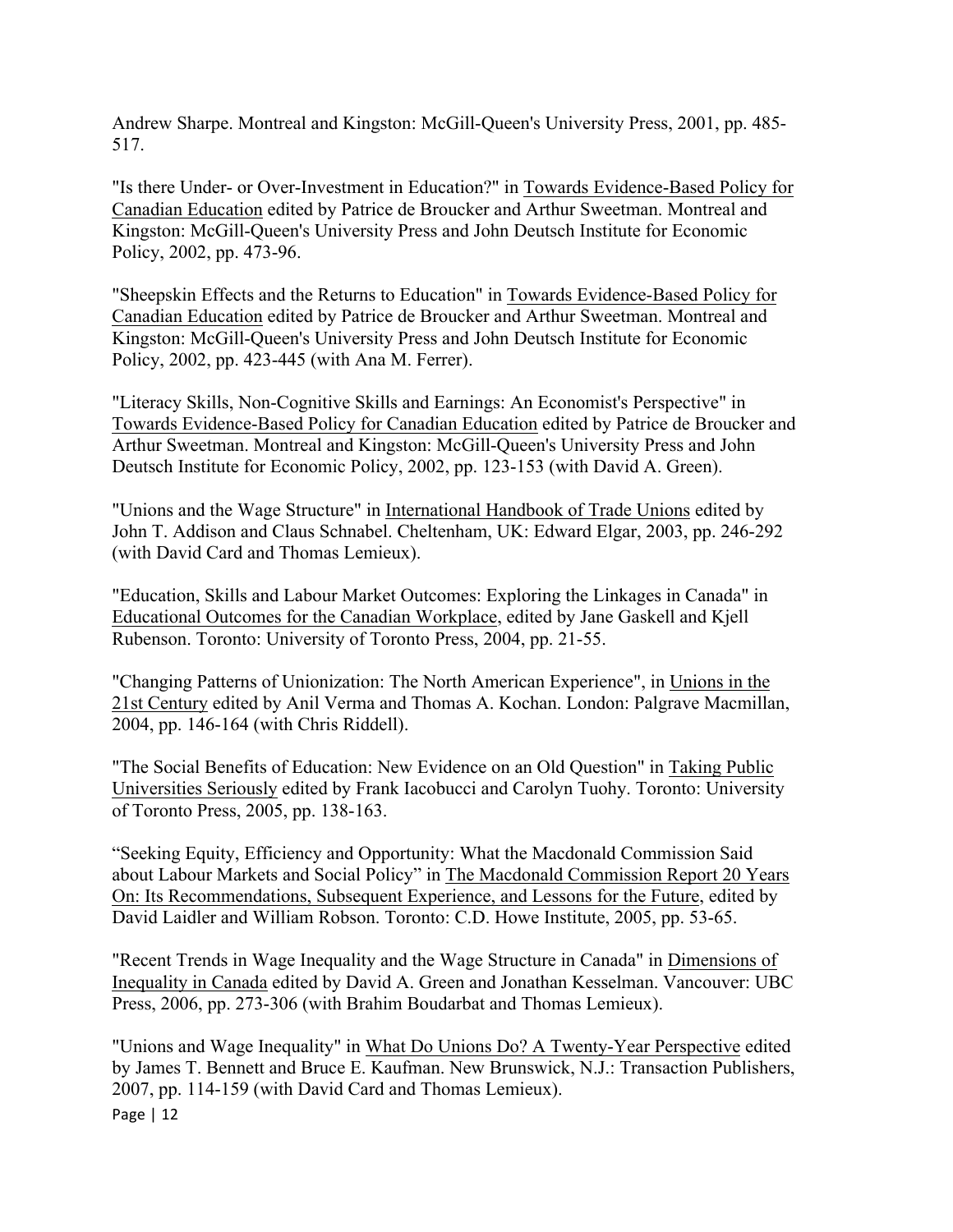"The Impact of Education on Economic and Social Outcomes: An Overview of Recent Advances in Economics" in Fulfilling Potential, Creating Success: Perspectives on Human Capital Development edited by Garnett Picot, Ron Saunders and Arthur Sweetman. Montreal: McGill-Queen's University Press, 2007, pp. 55-100.

"Investing in Human Capital: Policy Priorities for Canada" in A Canadian Priorities Agenda: Policy Choices to Improve Economic and Social Well-Being, edited by Jeremy Leonard, Christopher Ragan and France St-Hilaire. Montreal: Institute for Research on Public Policy, 2007, pp. 13-55.

"Economic Change and Worker Displacement in Canada: Consequences and Policy Responses" in A Festschrift in Honour of David Dodge's Contributions to Canadian Public Policy. Ottawa: Bank of Canada, 2009, pp. 223-235.

"Economic Outcomes of Adult Education and Training" in International Encyclopedia of Education, volume 1, edited by Penelope Peterson, Eva Baker and Barry McGaw. Oxford: Elsevier, 2010, pp. 204-210 (with Ana Ferrer).

"Economic Outcomes of Adult Education and Training" in Adult Learning and Education, edited by Kjell Rubenson. Oxford: Elsevier, 2011, pp. 299-306. (with Ana Ferrer).

"Unemployment Insurance Savings Accounts in Latin America: Overview and Assessment" in Robert Holzmann and Milan Vodopivec (editors) Reforming Severance Pay: An International Perspective. Washington, D.C.: World Bank, 2012 (with Ana Ferrer).

"Unemployment Compensation and Adjustment Assistance for Displaced Workers: Policy Options for Canada" in Making EI Work: Research from the Mowat Centre Employment Insurance Task Force edited by Keith Banting and Jon Medow. Montreal and Kingston: McGill-Queen's University Press, 2012, pp. 361-389.

"L'Inegalite au Quebec: Evolution Recente et Options en Matiere de Politiques" Le Quebec economique edited by Marcelin Joanis, Luc Godbout and Jean-Yves Duclos. Laval: Presses de L'Universite Laval, 2013, pp. 253-280. (with Nicole Fortin, David Green, Thomas Lemieux and Kevin Milligan).

# **Papers under review**

"Education, Job Search and Re-employment Outcomes among the Unemployed" IZA Discussion Paper 6134, November 2011 (with Xueda Song)

"The Role of Education in Technology Use and Adoption: Evidence from the Canadian Workplace and Employee Survey" CLSRN Working Paper No. 84, October 2011: IZA Discussion Paper 6377 (with Xueda Song). Revise and re-submit, *ILR Review*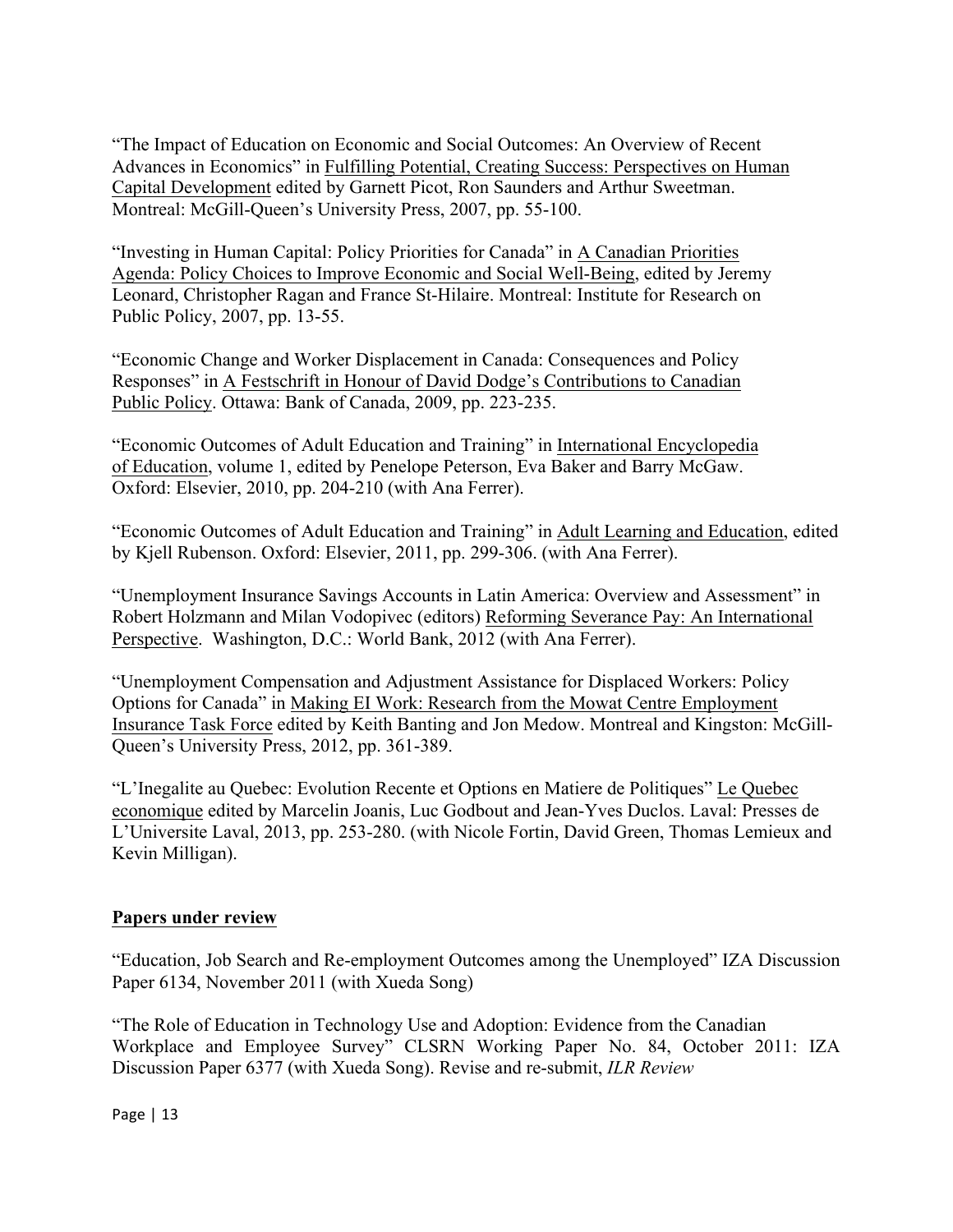# **Work in Progress**

"The Dynamics of Labor Force Attachment in the U.S. Labor Market" (with Stephen R.G. Jones)

"Literacy and Its Consequences among Canada's Aboriginal Population" (with David A. Green)

"The Relationship between Unemployment Insurance Receipt and Job Search Activity," (with Brahim Boudarbat)

"Understanding 'Sheepskin Effects' in the Returns to Education: The Role of Cognitive Skills"

"Can Temporary Financial Incentives Have Lasting Effects on Work Behaviour? A Re-Assessment of Evidence from the Self Sufficiency Project" (with Chris Riddell)

"Do Expert Ratings Measure Quality? The Case of Restaurant Wine Lists" (with Orley Ashenfelter and Robin Goldstein)

"Assessing Canada's Immigration Policy: The Impact of IRPA Regulations on the Economic Performance of Federal Skilled Workers" (with Chantal Goyette and Karine Begin)

"Immigrant Skills and Immigrant Outcomes under a Selection System: The Canadian Experience" (with Aneta Bonikowska and David Green)

"Understanding Educational Impacts: The Role of Literacy and Numeracy Skills" (with David Green)

"Top Incomes in Canada: Evidence from the Census" (with Thomas Lemieux)

*Inequality in Canada: Driving Forces, Outcomes and Policy*, edited volume, Institute for Research on Public Policy, forthcoming (with David Green and France St-Hilaire)

# **Book Reviews, Comments and Review Articles**

Review of Jean-Michael Cousineau and Robert Lacroix, Wage Determination in Major Collective Agreements in the Private and Public Sectors, Ottawa: Economic Council of Canada, 1977. Canadian Journal of Economics 12 (May 1979) pp. 333-5.

Review of Morley Gunderson, Labour Market Economics: Theory, Evidence and Policy in Canada, McGraw-Hill Ryerson Ltd., 1980. Industrial and Labor Relations Review 34 (July 1981) pp. 617-8.

Review of Annales de l'Institut National de la Statistique et des Etudes Economiques, The Econometrics of Panel Data in the Journal of the American Statistical Association 77 (March 1982) pp. 217-19.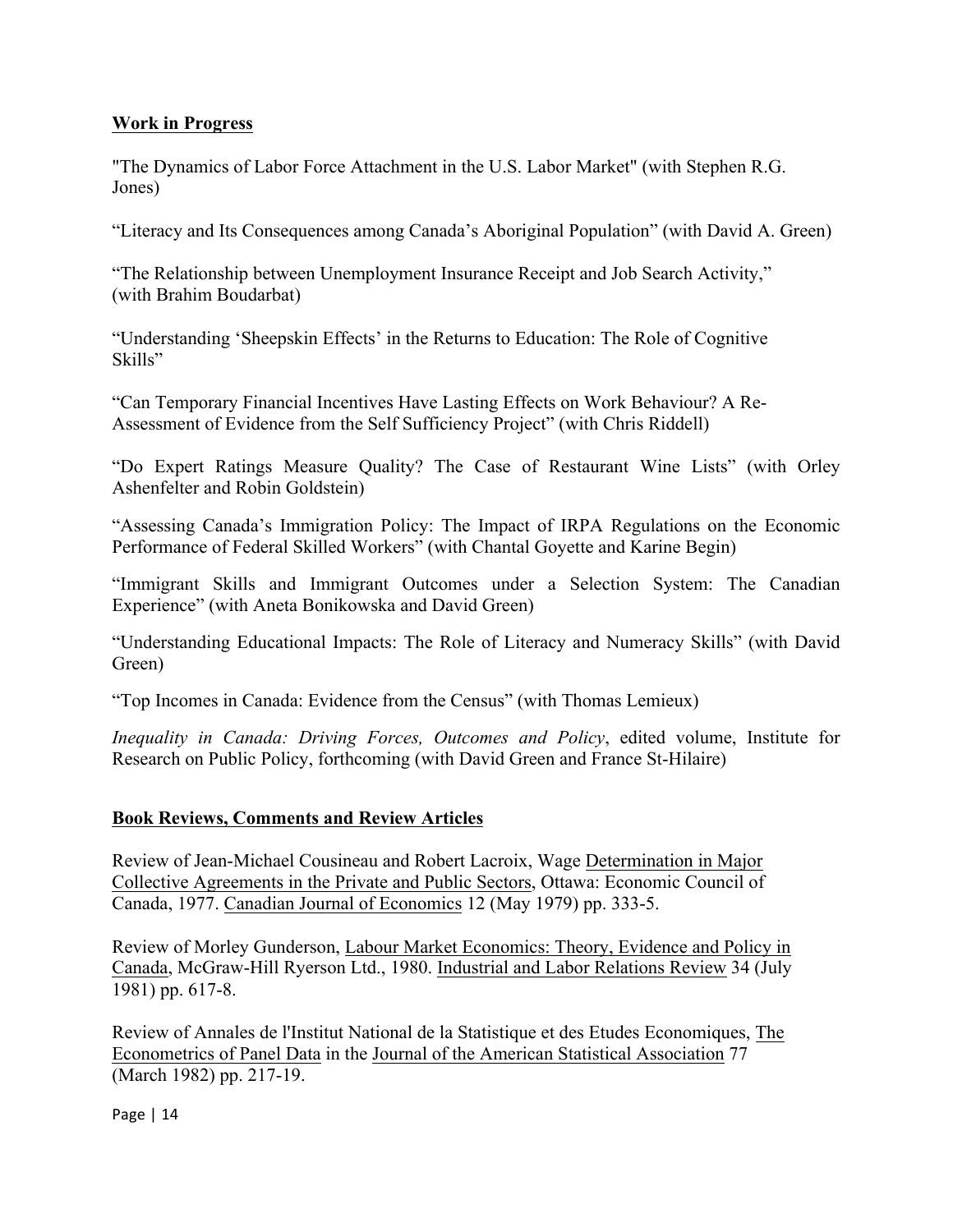"Inflation", in The Canadian Encyclopedia, Edmonton: Hurtig Publishers 1985, pp. 880-1. (Updated version in The Canadian Encyclopedia, Second Enlarged and Updated Edition, Edmonton: Hurtig Publishers 1988.)

"Recession", in The Canadian Encyclopedia, Edmonton: Hurtig Publishers 1985, p. 1550. (Updated version in The Canadian Encyclopedia, Second Enlarged and Updated Edition, Edmonton: Hurtig Publishers 1988.)

"Stagflation", in The Canadian Encyclopedia, Edmonton: Hurtig Publishers 1985, p. 1750. (Updated version in The Canadian Encyclopedia, Second Enlarged and Updated Edition, Edmonton: Hurtig Publishers 1988.)

"Canada in the World Labour Market: Commentary" in K. Newton, T. Schweitzer and J.P. Voyer (eds.) Perspective 2000: Proceedings of a Conference Sponsored by the Economic Council of Canada, December 1988. Ottawa: Minister of Supply and Services, pp. 198- 202.

"Human Capital and Infrastructure: Comment" in Infrastructure and Competitiveness edited by J.M. Mintz and R.S. Preston. Kingston: John Deutsch Institute for the Study of Economic Policy, 1994, pp. 273-80.

"Demographic Trends, Labour Force Participation, and Long Term Growth: Comment" in Fiscal Targets and Economic Growth edited by T. Courchene and T. Wilson. Kingston: John Deutsch Institute for the Study of Economic Policy, 1998, pp. 58-65.

"What Have We Learned About Price Stability?: Discussion" in Price Stability and the Long Run Target for Monetary Policy. Ottawa: Bank of Canada, 2001, pp. 266-79.

"Labour Market Issues and Future Directions for Canadian Immigration Policy: Panel Comments" in Canadian Immigration Policy for the 21st Century edited by Charles M. Beach, Alan G. Green and Jeffrey G. Reitz. Kingston, Ontario: John Deutsch Institute for the Study of Economic Policy, 2003, pp. 621-31.

"Obituary: Stuart Marshall Jamieson (1914-2002) Canadian Journal of Economics Supplement August 2003, pp. 1-5 (with Gideon Rosenbluth and Mark Thompson).

"Tribute to Stuart Marshall Jamieson, 1914-2002" Relations Industrielles/Industrial Relations 59 (No. 2, 2004) 231-2 (with Gideon Rosenbluth and Mark Thompson).

"Trade Liberalization and the Labour Market: Comments" in Social and Labour Market Aspects of North American Linkages edited by Richard Harris and Thomas Lemieux. Calgary: University of Calgary Press, 2005, pp. 147-150.

Page | 15 "The Demand for Bijurally Trained Lawyers: Commentary on Davis and Trebilcock" in Bijuralism: An Economic Approach edited by Albert Breton and Michael Trebilcock.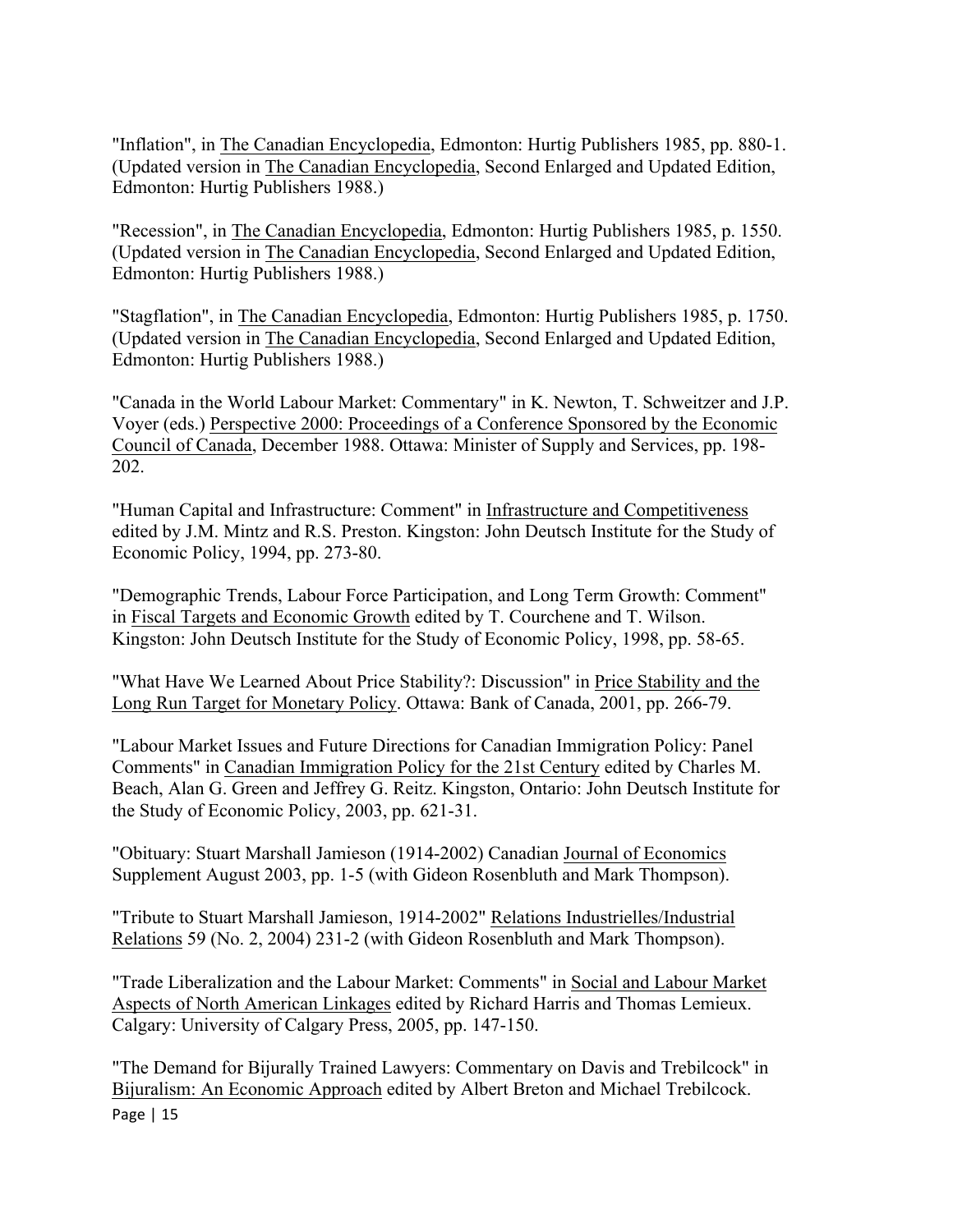Williston, Vermont: Ashgate Publishing, 2006, pp. 217-220. (French version Le bijuridisme: Une approche economique Paris: Les Editions ESKA, 2007, pp. 217-220).

## **Background Papers for Commissions, Task Forces, Governments, Institutes**

"The Use of Recursive Residuals in Econometric Hypothesis Testing" Statistics Canada, Econometrics Working Paper, October 1977, 44 pp.

"Unanticipated Inflation and Unemployment in Canada, Ontario and Newfoundland" Economic Council of Canada Discussion Paper No. 182, Nov. 1980, 107 pp.

"An Assessment of the Base Rate Index", a report prepared for the Economic Analysis Branch, Labour Canada, January 1981, 30 pp.

"Changing Behavior Patterns and Unemployment", report prepared for the Commission of Inquiry on Unemployment Insurance, March 1986, 56 pp.

"Incentives for Undertaking On-the-Job Training" Background Paper prepared for the B.C. Task Force on Employment and Training, June 1990, 38 pp. (with Morley Gunderson).

"Elements of a Positive Adjustment Policy", Background Paper for the B.C. Task Force on Employment and Training, September 1990, 31 pp. (with Morley Gunderson).

"Trends in Labour Relations and Impact on the Health Care Sector", Background Paper prepared for the British Columbia Royal Commission on Health Care and Costs, February 1991, 54 pp. (with Morley Gunderson).

"Trends in Earnings Affecting British Columbia's Health Care Sector", Background Paper for the British Columbia Royal Commission on Health Care and Costs, March 1991, 25 pp.

"Recent Labour Market Developments in British Columbia", Background Paper for the B.C. Task Force on Employment and Training, March 1991, 72 pp. (with Morley Gunderson).

"Labour Force Adaptability: Implications for Education and Training", Background Paper for the B.C. Task Force on Employment and Training, April 1991, 49 pp. (with Morley Gunderson).

"Adjustment to Permanent Job Loss in British Columbia", Background Paper for the B.C. Task Force on Employment and Training, May 1991, 21 pp.

"Design Issues Relating to the Wage Subsidy/Self-Sufficiency Project", Background Paper for the Technical Advisory Panel on the Wage Subsidy/Self Sufficiency Research Project, Human Resources Development Canada, Applied Research Branch, Research Paper R95-4, August 1991, 52 pp. (with David A. Green).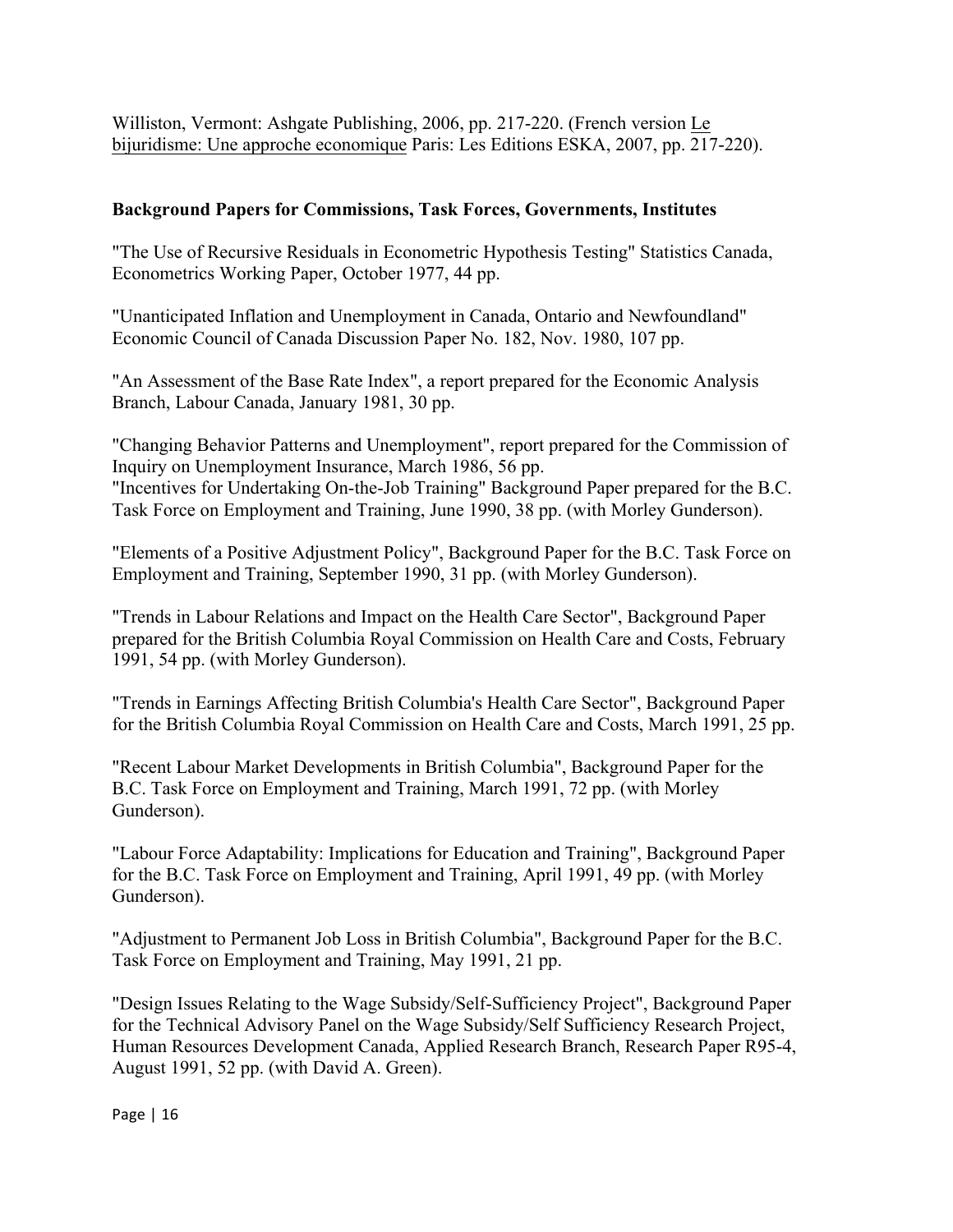"On the Job Training: Theory, Evidence and Policy" Background Paper prepared for the Thailand Research Development Institution, August 1991, 56pp.

"Earnings Growth and Work Experience in Thailand" Background Paper prepared for the Thailand Research Development Institution, September 1991, 36 pp.

"Assessment of Alternative Subsidy Treatments for the EIC Self-Sufficiency Project" study prepared for the Innovations Program, Employment and Immigration Canada, November 1991, 134 pp. (with Jon Kesselman).

"Evaluating the UI Regular Benefits Program", Background Paper prepared for Insurance Programs Division, Program Evaluation Branch, Strategic Policy and Planning, Employment and Immigration Canada, August 1992, 57 pp. (with Stephen R.G. Jones and Peter Kuhn).

"Competitiveness and Public Sector Wages and Employment," Background Paper prepared for the Government and Competitiveness Project, School of Policy Studies, Queen's University, Discussion Paper 93-17, August 1993, 54 pp. (with Morley Gunderson).

"An Evaluation of UI Sponsored Training" Insurance Program Evaluation Report, Human Resource Development Canada, August 1993, 254 pp. (with Norm Park and Robert Power).

"Eliminating Barriers to Employment Growth and Job Creation", prepared for Industry Canada, February 1994, 61 pp. (with Morley Gunderson).

"Estimates of the Public-Private Sector Wage Differentials in Canada for 1981 and 1990", Background Paper prepared for Government and Competitiveness Project, School of Policy Studies, Queen's University, July 1994, 61 pp. (with Morley Gunderson).

"The Canadian Income Security System", Background Paper prepared for the Organization for Economic Cooperation and Development, July 1994, 60 pp.

"Qualifying for Unemployment Insurance: An Empirical Analysis of Canada" UI Evaluation Technical Report, Human Resources Development Canada, May 1995, 49 pp. (with David A. Green).

"The Interaction of Unemployment Insurance and Social Assistance in Canada" UI Evaluation Technical Report, Human Resources Development Canada, January 1996, 73 pp. (with Garry Barrett, Denise Doiron and David A. Green).

"Evidence on the Effectiveness of Youth Labour Market Programs in Canada: An Assessment" Background Paper prepared for the Ministerial Task Force on Youth, November 1996, 128 pp.

Page | 17 "The Effects of the Shift to an Hours Based Entrance Requirement" Report prepared for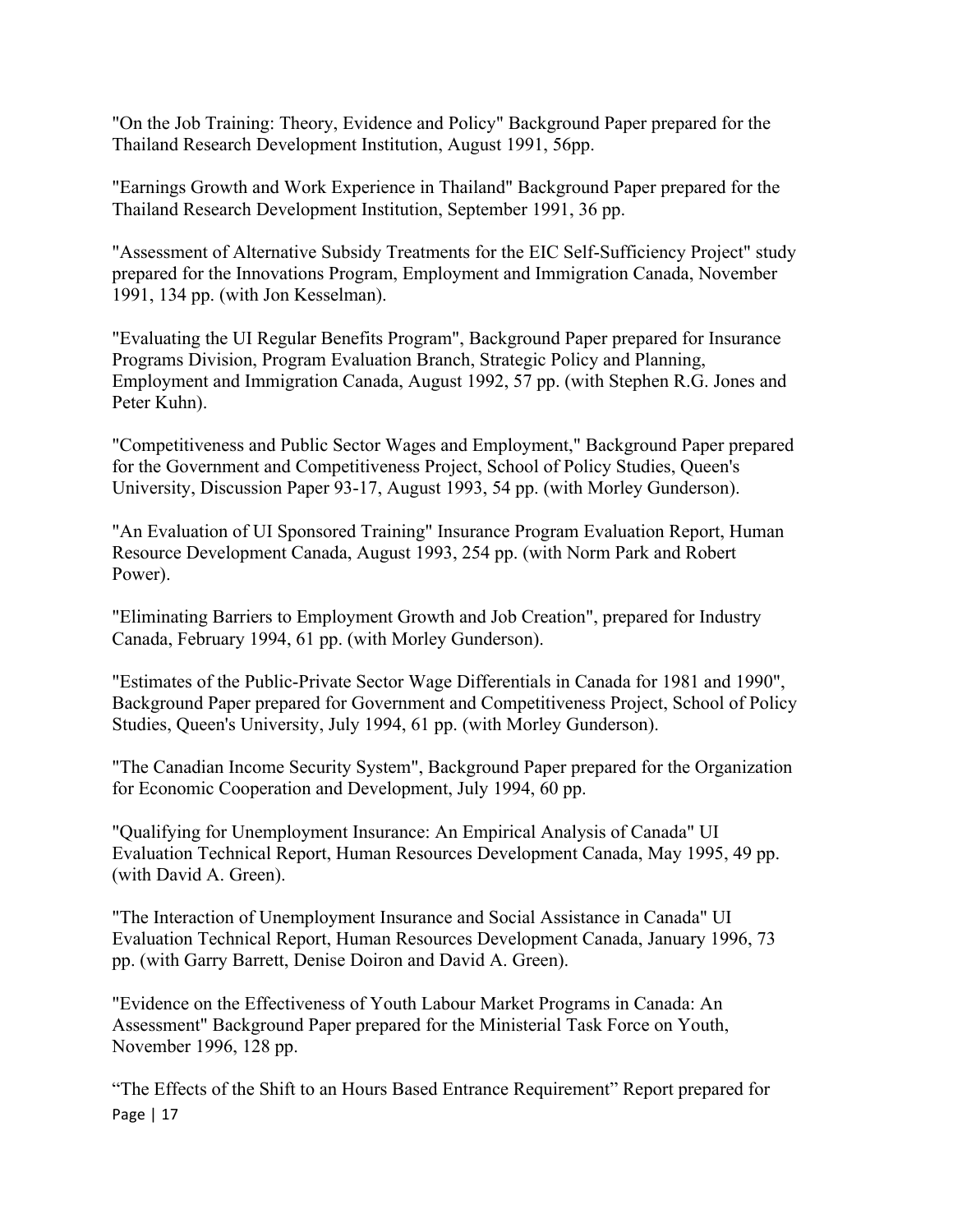Human Resources Development Canada, March 1999, revised April 2000, 92 pp. (with David A. Green).

"Pay Differences Between the Government and Private Sectors: Labour Force Survey and Census Estimates" Report prepared for Canadian Policy Research Networks, Human Resources in Government Project, June 1999, 84 pp., issued as CPRN Discussion Paper No. W|10, February 2000 (with Morley Gunderson and Douglas Hyatt).

"Unemployment and Labour Force Attachment: A Study of Canadian Experience 1997- 1999" Report prepared for Statistics Canada, August 1999, 106 pp. (with Stephen R.G. Jones).

"Employment Standards in the New World of Work" Background Paper prepared for the Coalition of BC Businesses, January 2000, 51 pp. (with Morley Gunderson).

"Literacy, Numeracy and Labour Market Outcomes in Canada" Ottawa: Statistics Canada, Human Resources Development Canada and National Literacy Secretariat, IALS Monograph Series No. 8, March 2001 (with David A. Green).

"The Role of the State in the Employment Relationship" Background Paper prepared for Minister of Labour Roundtable on "Modernizing Labour Policy within a Human Capital Strategy" Meech Lake, November, 2001.

"The Role of Government in Post-Secondary Education in Ontario" Background Paper prepared for the Panel on the Role of Government in Ontario, October 2003.

"Rapporteur's Report: Roundtable on *Adjustments in Markets for Skilled Labour in Canada*" Report for Skills Research Initiative sponsored by Human Resources Development Canada, Industry Canada and the Social Science and Humanities Research Council, Working Paper 2004.

"The Effect of Literacy on Immigrant Earnings" IALS Monograph Series No. 12, September 2004. Ottawa: Statistics Canada (with Ana Ferrer and David A. Green). "Unemployment Insurance Savings Accounts in Latin America: Overview and Assessment" Background Paper prepared for the World Bank, September 2004 (with Ana Ferrer).

"Evaluation of Youth Employment Programs" Background Report prepared for the Youth Employment Strategy Evaluation Workshop, November 2004 (with Arthur Sweetman).

"The Impact of Education on Economic and Social Outcomes: An Overview of Recent Advances in Economics" in Skills and Knowledge for Canada's Future: Seven Perspectives, edited by Ron Saunders. Ottawa: Canadian Policy Research Networks, June 2006.

Page | 18 "Education Upgrading and Its Consequences among Welfare Recipients: Empirical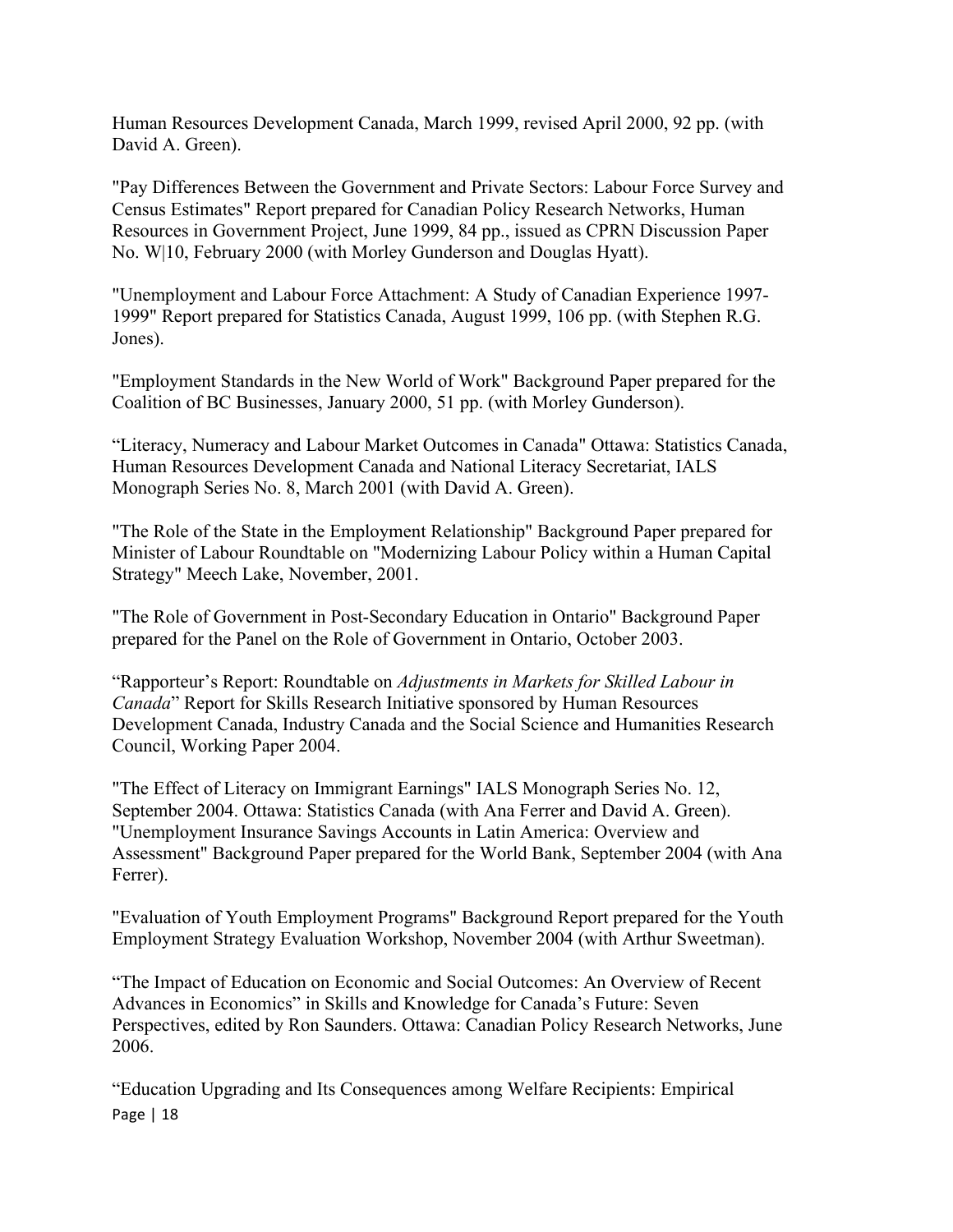Evidence from the Self-Sufficiency Project," Social Research and Demonstration Corporation Working Paper 06-08, March 2006 (with Chris Riddell)

"Rapporteur's Report: Workshop on *Adjustments in Markets for Skilled Workers*" Report for Skills Research Initiative sponsored by Human Resources Development Canada, Industry Canada and the Social Science and Humanities Research Council, Working Paper 2007.

"Literacy and the Labour Market: The Generation of Literacy and Its Impact on Earnings for Native Born Canadians," IALS Monograph Series No. 18. Ottawa: Statistics Canada, November 2007 (with David A. Green).

"Literacy and the Labour Market: Cognitive Skills and Immigrant Earnings" IALS Monograph Series No. 20. Ottawa: Statistics Canada, July 2008 (with Aneta Bonikowska and David A. Green).

"Net Impact Analysis Methodology Review: An Assessment of Alternative Approaches with WORP Data" Report prepared for Alberta Employment and Immigration, March 2009.

"Unemployment Insurance Savings Accounts in Latin America: Overview and Assessment" World Bank Discussion Paper No. SP 910, June 2009 (with Ana Ferrer).

"The Determinants of Literacy, Numeracy and Problem-Solving Skills and the Consequences of these Skills for Labour Market Outcomes in Ontario" Report prepared for the Ministry of Training, Colleges and Universities, Government of Ontario, December 2009.

"Unemployment Compensation and Adjustment Assistance for Displaced Workers: Policy Options for Canada" Paper prepared for the Mowat Centre Employment Insurance Task Force, July 2011.

"Canada's Immigration Policy and Labour Shortages" Report prepared for the International Organization for Migration, European Union, Brussels, April 2011 (with Ana Ferrer and Garnett Picot).

"Extension of EI Benefits for Long-Tenured Workers: Methodology Report" Prepared for Human Resources and Skills Development Canada, August 2012.

# **Presentations**

"Education and Adult Literacy Skills" Invited presentation, Higher Education Quality Council of Ontario, Toronto, November 2012

"Understanding Educational Impacts: The Role of Literacy and Numeracy Skills" IZA/SOLE Transatlantic Meeting, Amersee, Germany, June 2012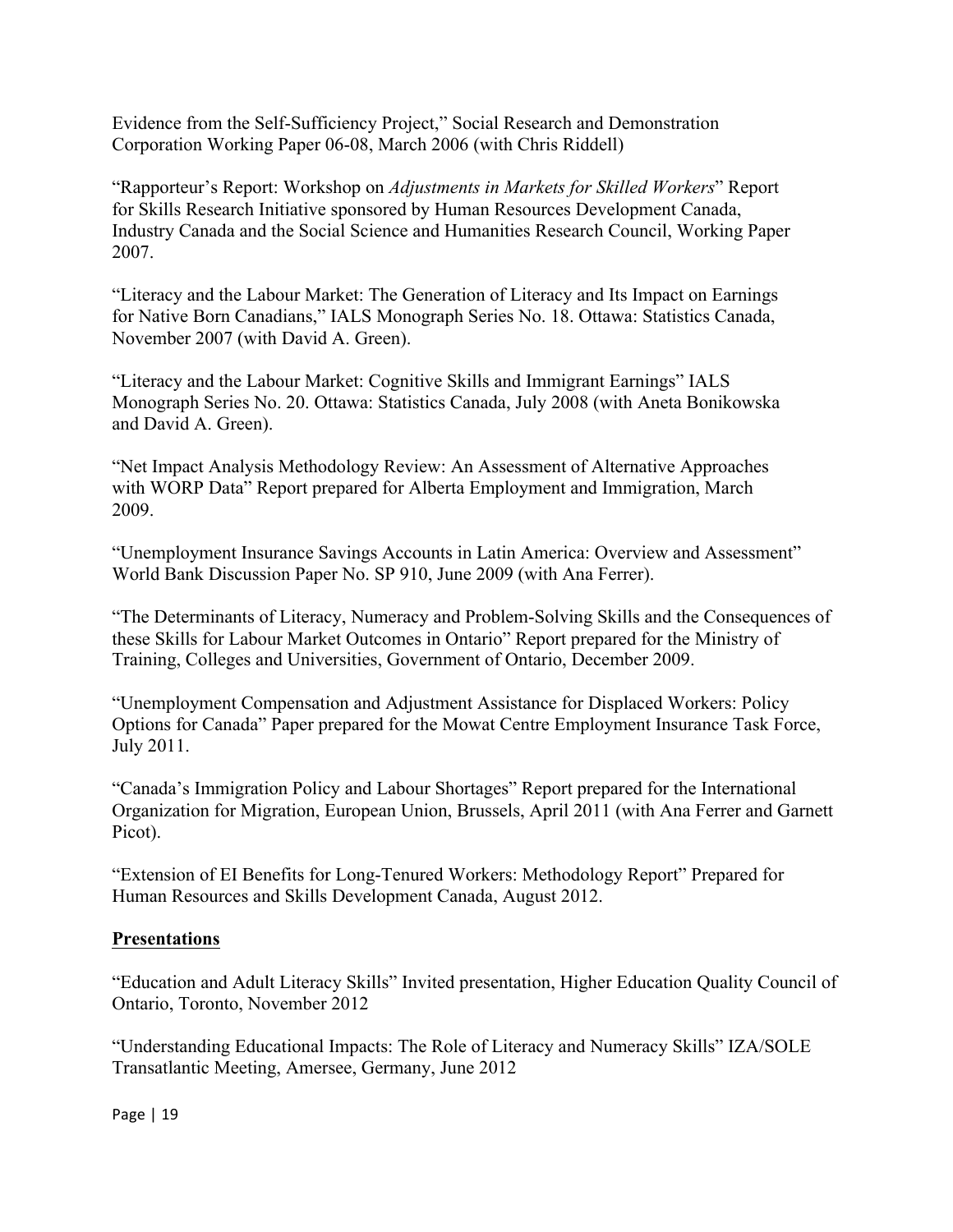"Assessing Changes to Canada's Immigration Policy: The Impact of IRPA" Canadian Economics Association, Calgary, June 2012

"Temporary Migration and the Canadian Labour Market" Institute for Research on Public Policy Roundtable, Ottawa, April 2012

"Ageing and Literacy Skills: Evidence from Canada, Norway and the United States" Ageing and Productivity Workshop sponsored by the WDA Forum, St. Gallen, Switzerland, October 2011

"Immigration and the Canadian Economy: Recent Experience and Policy Responses" Association of Professional Economists British Columbia, Vancouver, September 2011

"Assessing Recent Changes in Canada's Immigration Policy" Keynote Address, Symposium on Immigration and Citizenship Policies of Canada and Europe, Atlantic Metropolis Centre, Halifax, May 2011

"The Role of EI in Unemployment Compensation and Adjustment Assistance for Displaced Workers" Mowat EI Task Force Workshop, Toronto, December 2010

"Assessing Canada's Immigration Policy: The Impact of IRPA Regulations on the Economic Performance of Federal Skilled Workers" (with Chantal Goyette and Karine Begin), Conference on the Economics of Immigration, Research Group on the Economics of Immigration (RGEI), Ottawa, October 2010

"Immigrant Skills and Immigrant Outcomes under a Selection System: The Canadian Experience" (with Aneta Bonikowska and David Green), Conference on the Economics of Immigration, Research Group on the Economics of Immigration (RGEI), Ottawa, October 2010

"Are Federal Skilled Worker Immigrants Becoming Established Economically? The Impact of IRPA Regulation" (with Chantal Goyette, Jean-Francois Godin and Karine Begin), Statistics Canada Socio-Economic Conference, Ottawa, May 2010

"Understanding Educational Impacts: The Role of Literacy and Numeracy Skills" University of California, Santa Barbara, April 2010

"Worker Displacement in Canada: Consequences and Policy Options" Invited Address, HRSDC Roundtable on Displaced Workers, Ottawa, March 2010

"Immigrant Skills and Immigrant Outcomes Under a Selection System: The Canadian Experience" Goldman School of Public Policy, University of California, Berkeley, December 2009

"Understanding Educational Impacts: The Role of Literacy and Numeracy Skills" Labor Seminar, University of California, Berkeley, November 2009

"Immigrant Skills and Immigrant Outcomes under a Selection System: The Canadian Experience" Economics Department, University of California, Davis, October 2009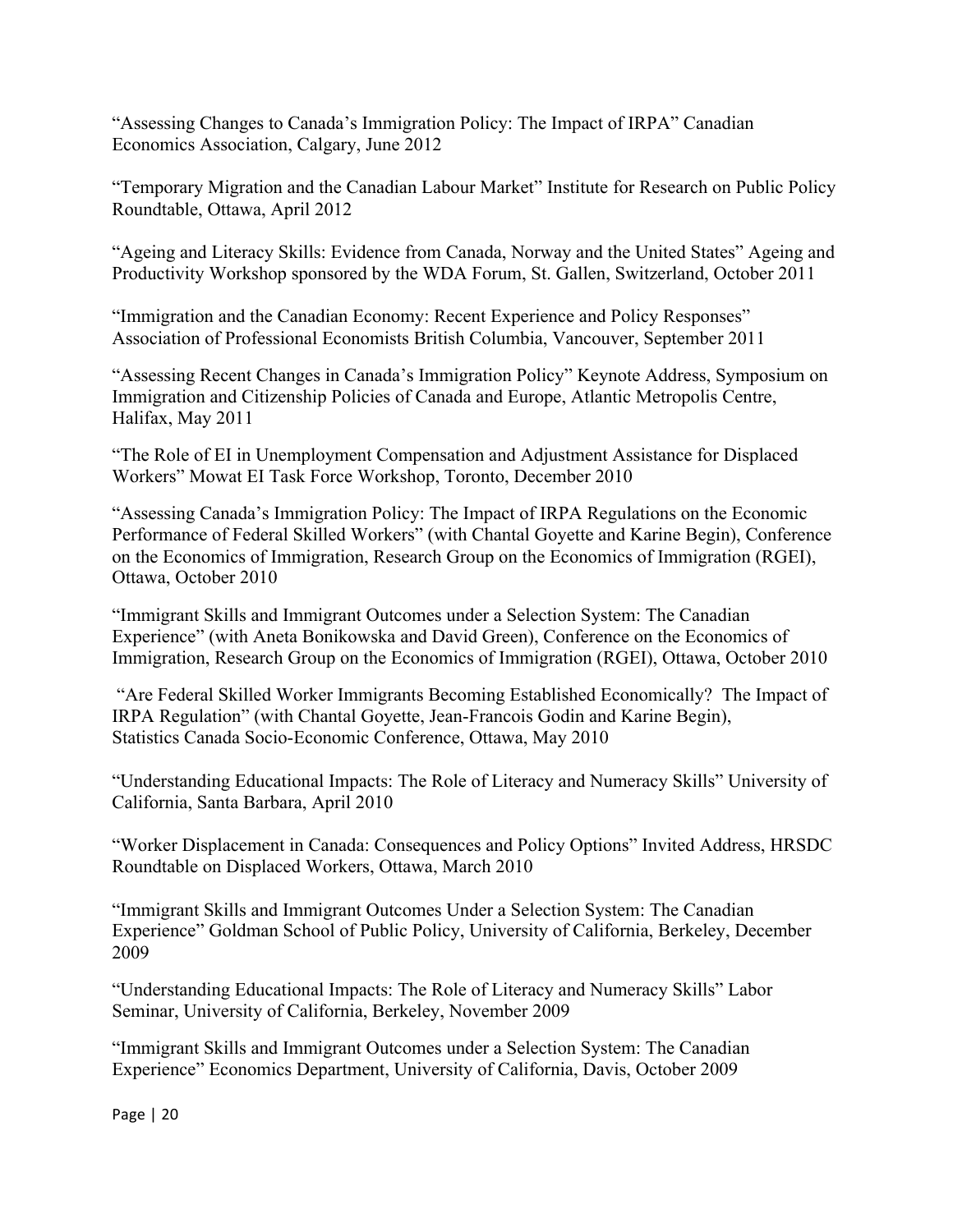"Literacy and Numeracy Skills: Determinants and Labour Market Outcomes" Keynote Address, RCEA Labour Workshop, Rimini Center for Economic Analysis, Rimini, Italy, August 2009

"Responding to the Adult Unemployed: Active Labour Market Policies" Invited presentation, conference on Social Policy and the Recession, Queen's International Institute on Social Policy, Queen's University, Kingston, Ontario, August 2009

"Older Workers in the New Economy: A Symposium on the Report of the Expert Panel on Older Workers" Canadian Economics Association meetings, May, 2009

"Net Impact Analysis of Employment and Training Programs" Invited presentation, Alberta Employment and Immigration, Edmonton, Alberta, March 2009

"Cognitive Skills: Determinants and Labour Market Outcomes" Keynote Address, International Symposium on Labor Economics, Wang Yanan Institute for Studies in Economics, Xiamen University, China, December 2008

"Literacy and Numeracy: Do They Really Matter?" Invited address, Ministry of Training, Colleges and Universities, Government of Ontario, Toronto, December 2008

"Understanding 'Sheepskin Effects' in the Returns to Education: The Role of Cognitive Skills" CLSRN Workshop, University of Toronto, November 2008

"Economic Change and Worker Displacement in Canada: Consequences and Policy Responses" Presented at conference in honour of David Dodge, Bank of Canada, Ottawa, November 2008

"Youth Literacy in Canada: Comparisons with the Past and Expectations for the Future" Canadian Economics Association annual meetings, Vancouver, June 2008

Discussant of "The Causes and Consequences of Unemployment Insurance Benefit Generosity: What Do We Learn from Cross-National Analyses?" CLSRN conference, Vancouver, June 2008

"The Causal Effects of Education on Technology Adoption: Evidence from the Canadian Workplace and Employee Survey" International Conference for Panel Data Analyses, Seoul, Korea, October 2007

"EI Benefit Receipt and Job Search Activity" CLSRN Labour Market Adjustment Workshop, McGill University, Montreal, September 2007

"The Evolution of the Returns to Human Capital in Canada, 1980-2006" CLSRN Education Workshop, Queen's University, Kingston, Ontario, September 2007

"Education and Adaptability: Evidence from the Canadian Labour Market" CLSRN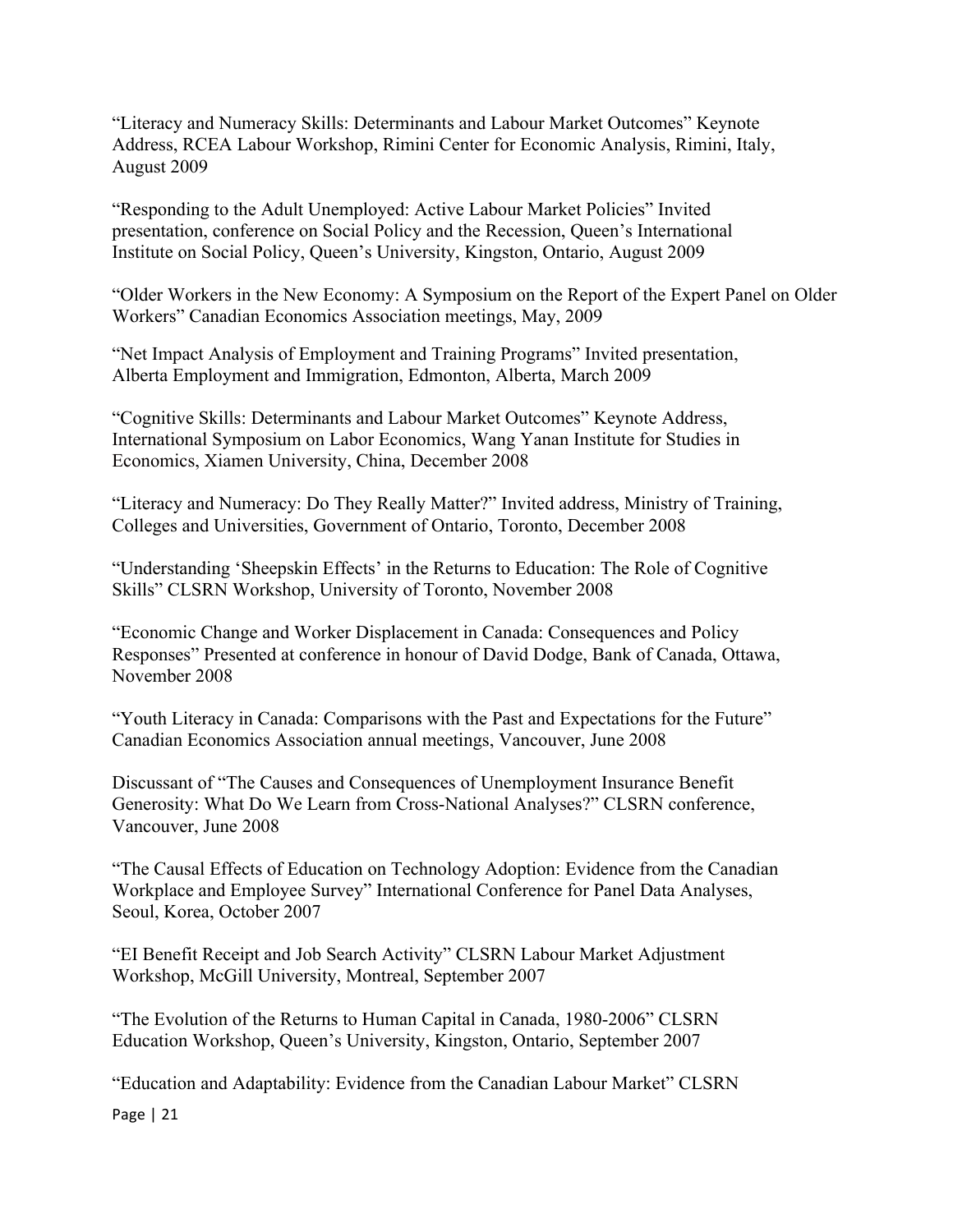Education Workshop, Queen's University, Kingston, Ontario, September 2007

"Cognitive Skills: Determinants and Labour Market Outcomes" TARGET conference, UBC, May 2007

"Investing in Human Capital: Policy Priorities for Canada" Institute for Research on Public Policy, *Canadian Priorities Agenda* workshop, Toronto, March 2007.

"Skill Formation and Economic Outcomes" Keynote Address, Annual Symposium of the Population, Work and Family Research Collaboration, Ottawa, December 2006.

Rapporteur, Workshop on *Adjustments in Markets for Skilled Workers*, Skills Research Initiative, Ottawa, September, 2006

"Literacy Skills and Labour Market Outcomes" Council of Ministers of Education Canada *Adult Literacy Forum*, Prince George, June 2006

"Reassessing the OECD Jobs Strategy: Policy Lessons for Canada" OECD Ministerial Conference on *Boosting Jobs and Incomes: Lessons from OECD Country Experiences*, Toronto, June 2006

Discussant of "Returns to Government Sponsored Training" Conference on *Education, Training and the Evolving Workplace*, Vancouver, May 2006

Discussant of "Estimating Private Returns to On-the-Job Training for Canada" Conference on *Education, Training and the Evolving Workplace*, Vancouver, May 2006

Discussant of "The Effects of Changes in the Unemployment Compensation System on the Adoption of IT by Older Workers" Conference on *Education, Training and the Evolving Workplace*, Vancouver, May 2006

"Cognitive Skills and Immigrant Adjustment" Canadian Economics Association, Annual Meetings, Concordia University, Montreal, May 2006

Discussant of "How do Students Choose University Fields of Study?" Canadian Economics Association, Annual Meetings, Concordia University, Montreal, May 2006

Discussant of "Enrollment Responses to Labour Market Conditions" Canadian Economics Association, Annual Meetings, Concordia University, Montreal, May 2006

Discussant of "Accreditation requirements and the Speed of Labour Market Adjustment for 8 Building Trades in 20 Canadian Cities" Canadian Economics Association, Annual Meetings, Concordia University, Montreal, May 2006

Page | 22 "Lessons from Canada's Experience with Active Labour Market Policies" HRSDC Deputy Minister Seminar on *Lessons Learned from Active Labour Market Policies*, Ottawa, April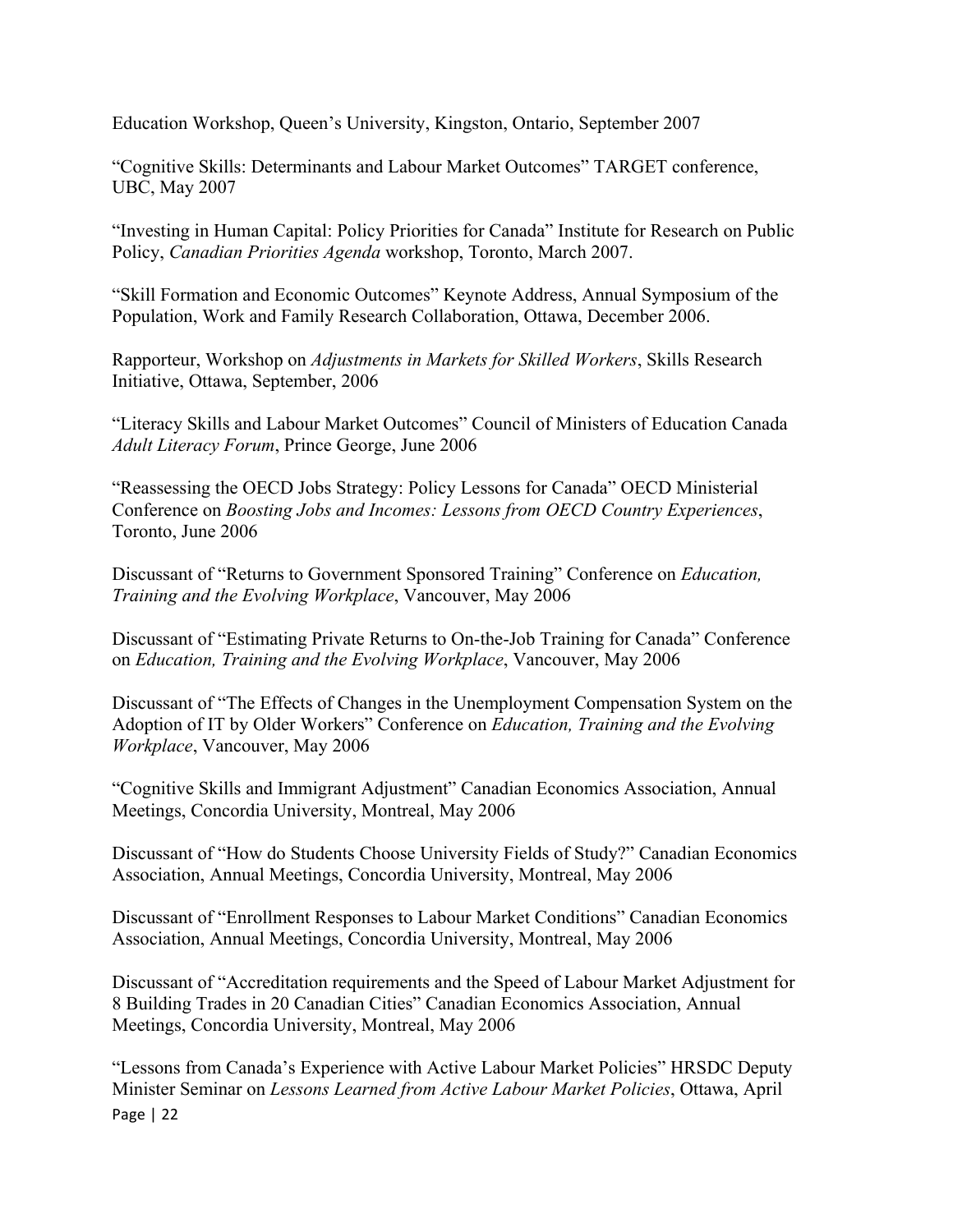### 2006

"What Does Education Do? Individual and Social Consequences of Education" Invited presentation, Western Canadian Universities Vice-Presidents Academic, Victoria, February 2006

"The Impact of Education on Economic and Social Outcomes: An Overview of Recent Advances in Economics" Conference on *Towards an Integrated Approach to Human Capital Development,* Ottawa, January 2006.

"The Extent and Consequences of Education Upgrading among Welfare Recipients: Empirical Evidence from the Canadian Self-Sufficiency Project" Keynote Address, Australian Labour Market Research Workshop, Australian National University, Canberra, December 2005

"Education Upgrading and Its Consequences among Welfare Recipients: Empirical Evidence from the Self-Sufficiency Project" Society of Labor Economists/European Association of Labour Economists World Conference, San Francisco, June 2005

Discussant of "School Principals and Graduation Rates" Canadian Economics Association Annual Meetings, McMaster University, Hamilton, May 2005

"Education, Skills and Labour Market Outcomes" Distinguished Speakers in Economics Series, Industry Canada, Ottawa, May 2005

"The Social Benefits of Education: New Evidence on an Old Question" Conference on *Taking Public Universities Seriously*, University of Toronto, December, 2004

"Seeking Equity, Efficiency and Opportunity: What the Macdonald Commission Said about Labour Markets and Social Policy" Conference on *The Macdonald Commission Report 20 Years On: Its Recommendations, Subsequent Experience, and Lessons for the Future*, sponsored by the C.D. Howe Institute, Toronto, December 2004

"Unions and Wage Inequality" Keynote Address, University of Saskatchewan Research Day, Saskatoon, October 2004

"Education, Skills and Labour Market Outcomes: Exploring the Linkages in Canada" Invited Address, Association of Professional Economists of British Columbia, Vancouver, October 2004

"Unions and Wage Inequality" Keynote Address, UK Work and Pensions Conference, Royal Holloway College, University of London, July 2004

Discussant of "Measuring the Real Output of Government: The Case of Primary and Secondary Education" Western Economics Association, Annual Conference, Vancouver, June 2004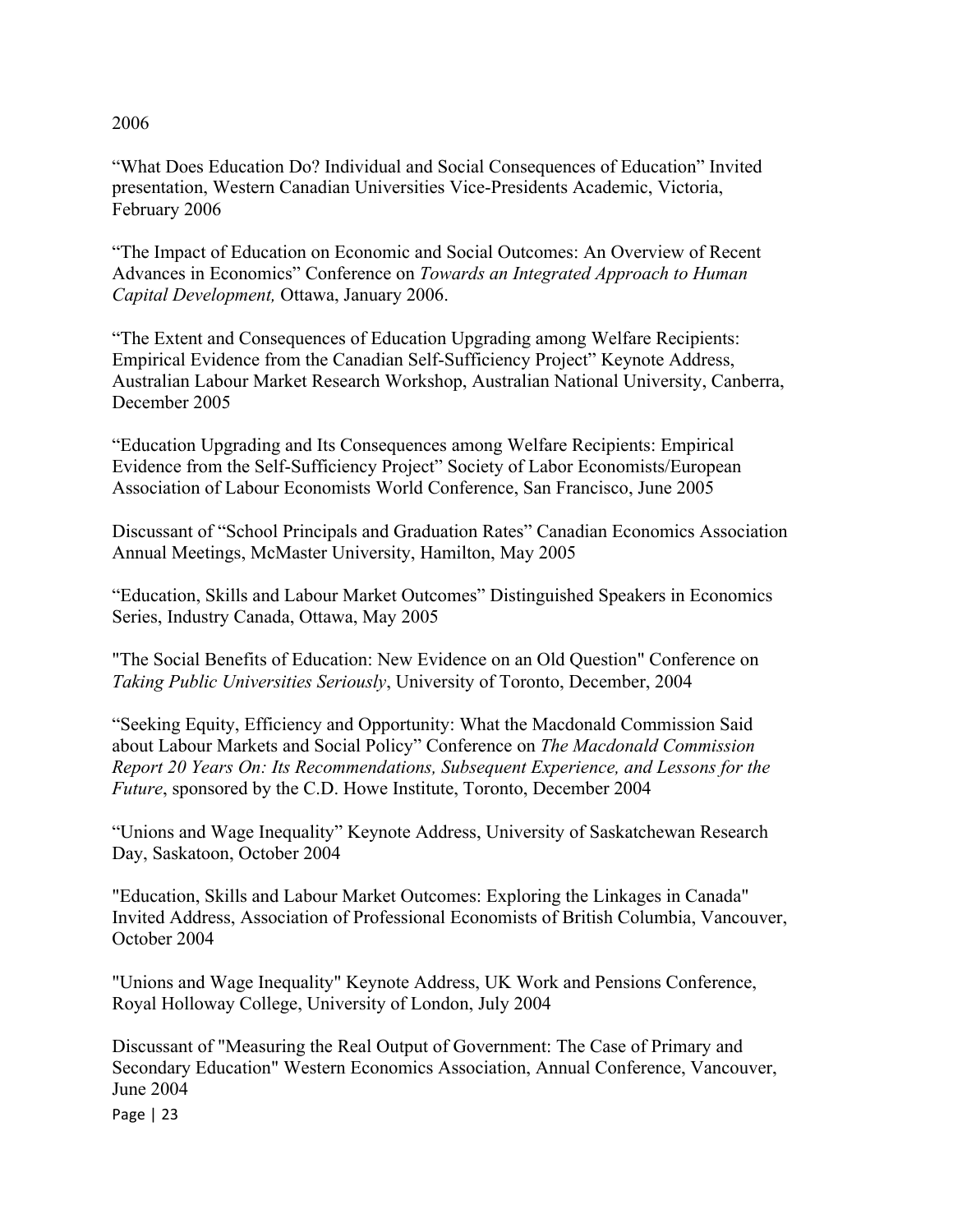"The Effect of Literacy on Immigrant Earnings" Centre for Applied Microeconometrics, University of Copenhagen, Copenhagen, June 2004

Discussant of "Does Money Really Matter? Estimating Impacts of Family Income on Children's Achievement with Data from Random-Assignment Experiments" Canadian Economics Association, Annual Meetings, Ryerson University, Toronto, June 2004

Discussant of "The Changing Labour Force of Canadians: New Evidence from a Panel of Demographic Groups" Canadian Economics Association, Annual Meetings, Ryerson University, Toronto, June 2004

"Recent Evidence on Wage Inequality" TARGET Outreach Symposium, Ottawa, April 2004

Rapporteur, Workshop on Adjustments in Markets for Skilled Workers, sponsored by Industry Canada, Human Resources and Skills Development and SSHRC, Ottawa, March 2004

"The Effect of Literacy on Immigrant Earnings" Team for Advanced Research on Globalization, Education and Technology (TARGET), Labour and Workplace Workshop, UBC, Vancouver, October 2003

Discussant of "The Demand for Bijurally Trained Lawyers" Conference on "Bijuralism: An Economic Approach" sponsored by Department of Justice Canada, University of Toronto, October 2003

Discussant of "Labour Market Institutions and Immigrant Assimilation in Australia, Canada, and the United States" Society of Labor Economists, Annual Meeting, Toronto, September 2003

"Unionization and Wage Inequality: A Comparative Study of the U.S., the U.K., and Canada" European Association of Labour Economists, Annual Conference, Seville, September 2003

"The Role of Government in Post-Secondary Education in Ontario" Panel on the Role of Government in Ontario, Toronto, June 2003

"Educational Credentials and Immigrant Earnings" Canadian Economics Association, Annual Meetings, Carleton University, Ottawa, May 2003

Discussant of "Construction of a New Architecture for Labour Market Statistics" Canadian Economics Association, Annual Meetings, Carleton University, Ottawa, May 2003

Page | 24 "Why is Canada's Unemployment Rate Persistently Higher than in the United States?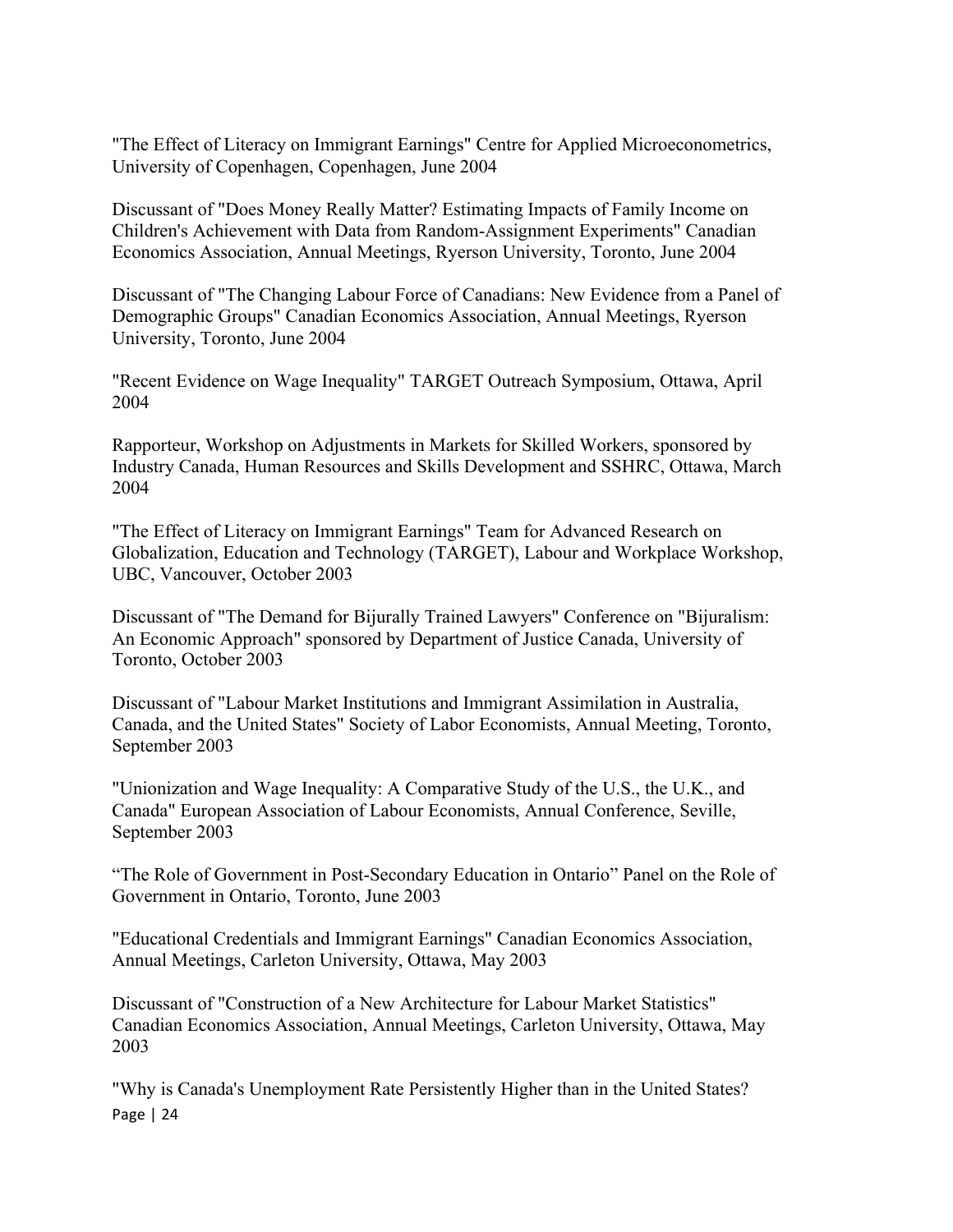Canadian Economics Association, Annual Meetings, Carleton University, Ottawa, May 2003

Human Resources Development Canada, Workshop on Peer Review and Program Evaluation, Ottawa, May 2003

Human Resources Development Canada and Industry Canada, Workshop on "Social and Labour Market Aspects of North American Linkages", Montreal, November 2002

School of Economics, University of New South Wales, November, 2002

Research School of Social Sciences, Australian National University, Canberra, November 1, 2002

School of Economics, University of New South Wales, October, 2002

John Deutsch Institute, Queen's University, Conference on "Canadian Immigration Policy for the 21st Century", October 2002

European Association of Labour Economists, Annual Conference, Paris, September 2002

Canadian Institute for Advanced Research, Economic Growth and Policy Program, Victoria, June 2002

Canadian Economics Association, Annual Meetings, University of Calgary, Calgary, June 2002

Conference on "Empirical Issues in Canadian Education" sponsored by the John Deutsch Institute, Statistics Canada, and the Western Research Network on Education and Training, Ottawa, November 2001

Human Resources Development Canada, Conference on "From Theory to Practice: New Perspectives on the Evaluation of Social and Labour Market Programs," Ottawa, November 2001

Minister of Labour Roundtable on "Modernizing Labour Policy within a Human Capital Strategy" Meech Lake, November, 2001

Department of Finance, Ottawa, October, 2001

Department of Economics, McMaster University, Hamilton, Ontario, September, 2001

Queen's International Institute on Social Policy, Conference on "The Human Capital Paradigm: Canada in International Perspective 2001", School of Policy Studies, Queen's University, Kingston, August, 2001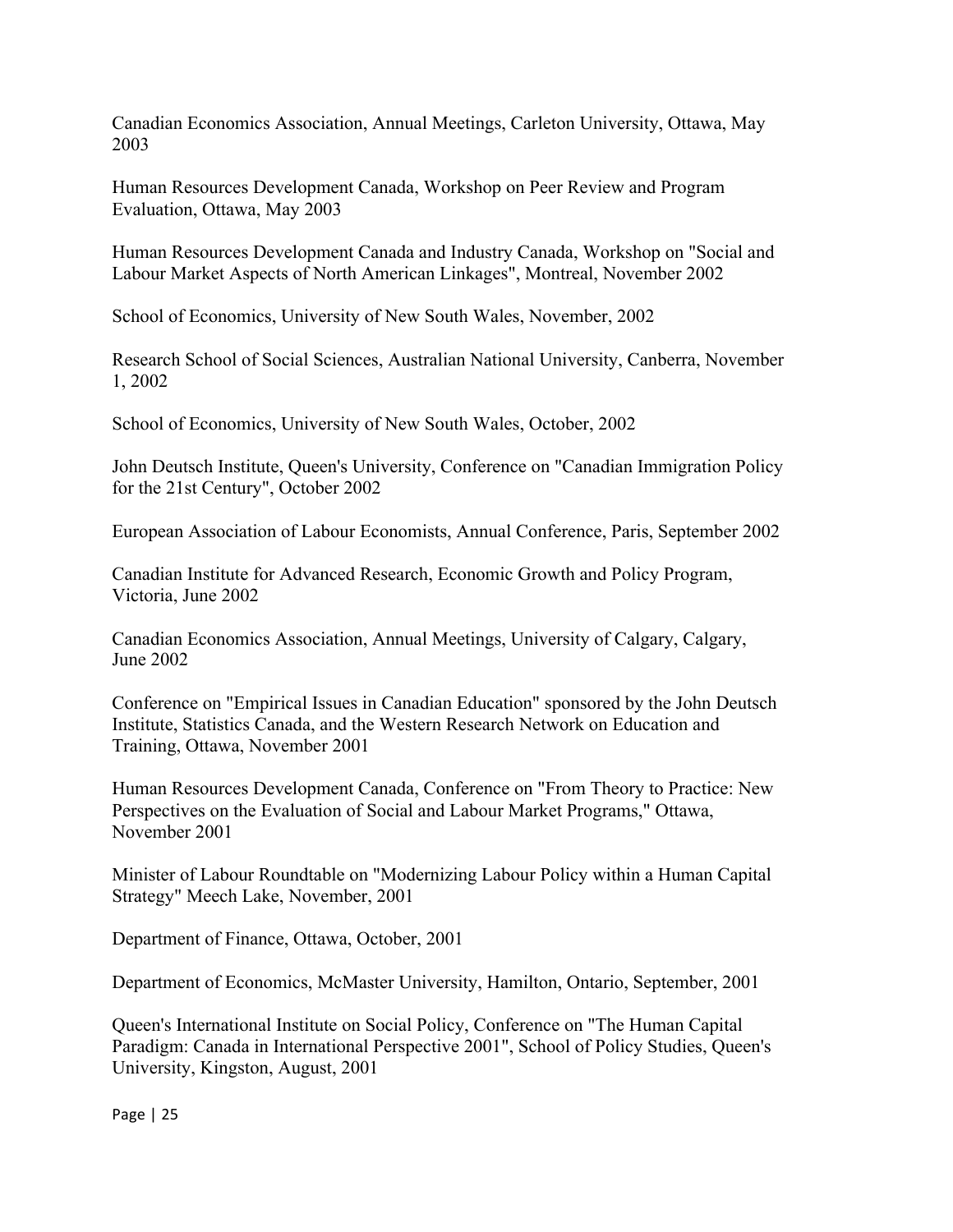Policy Research Initiative conference on "Policies for the New Economy", Montreal, June 26-7, 2001

Canadian Economics Association, Annual Meetings, McGill University, Montreal, June 2001

Canadian Employment Research Forum, 10th Anniversary Conference, McGill University, Montreal, May 2001

Canadian Institute for Advanced Research, Economic Growth and Policy Program, Toronto, May, 2001

International Conference on Union Growth, University of Toronto, Toronto, April 30- May 1, 2001

Western Research Network on Education and Training, Conference on "Connecting It All: Linking Economics, Education and Policy", Vancouver, March 2001

# **THESIS SUPERVISION:**

#### **Theses Chaired**

D. Stang, "The Economics of Regulation of the Pay TV Industry in Canada", M.A. thesis, University of Alberta, 1978

F. Martinello, "Wage and Employment Determination in a Unionized Industry: The IWA in the B.C. Wood Products Industry", PhD thesis, Economics, UBC, 1984

P. Kiess-Moser, "Labour Union Objectives Under a Multi-Contract Period Horizon", M.A. thesis, Economics, UBC, 1987

D. Doiron, "Wage and Employment Contracts as Equilibria to a Bargaining Game: An Empirical Analysis", PhD thesis, Economics, UBC, 1987

T. Fisher, "A Theoretical and Empirical Analysis of an Adverse-Selection Model of Wages and Strikes", PhD thesis, Economics, UBC, 1989

S. Vahey, "The Labour Market Implications of Job Quality", PhD thesis, Economics, UBC, 1995

G. Barrett, "Essays on the Dynamics of Income Assistance Recipients in British Columbia", PhD thesis, Economics UBC, 1996

L. Gagne, "Parental Work and Child Care in Canadian Families", PhD thesis, Economics, UBC, 2001

Page | 26 H. Zhang, "Essays on Immigration," PhD thesis, in progress